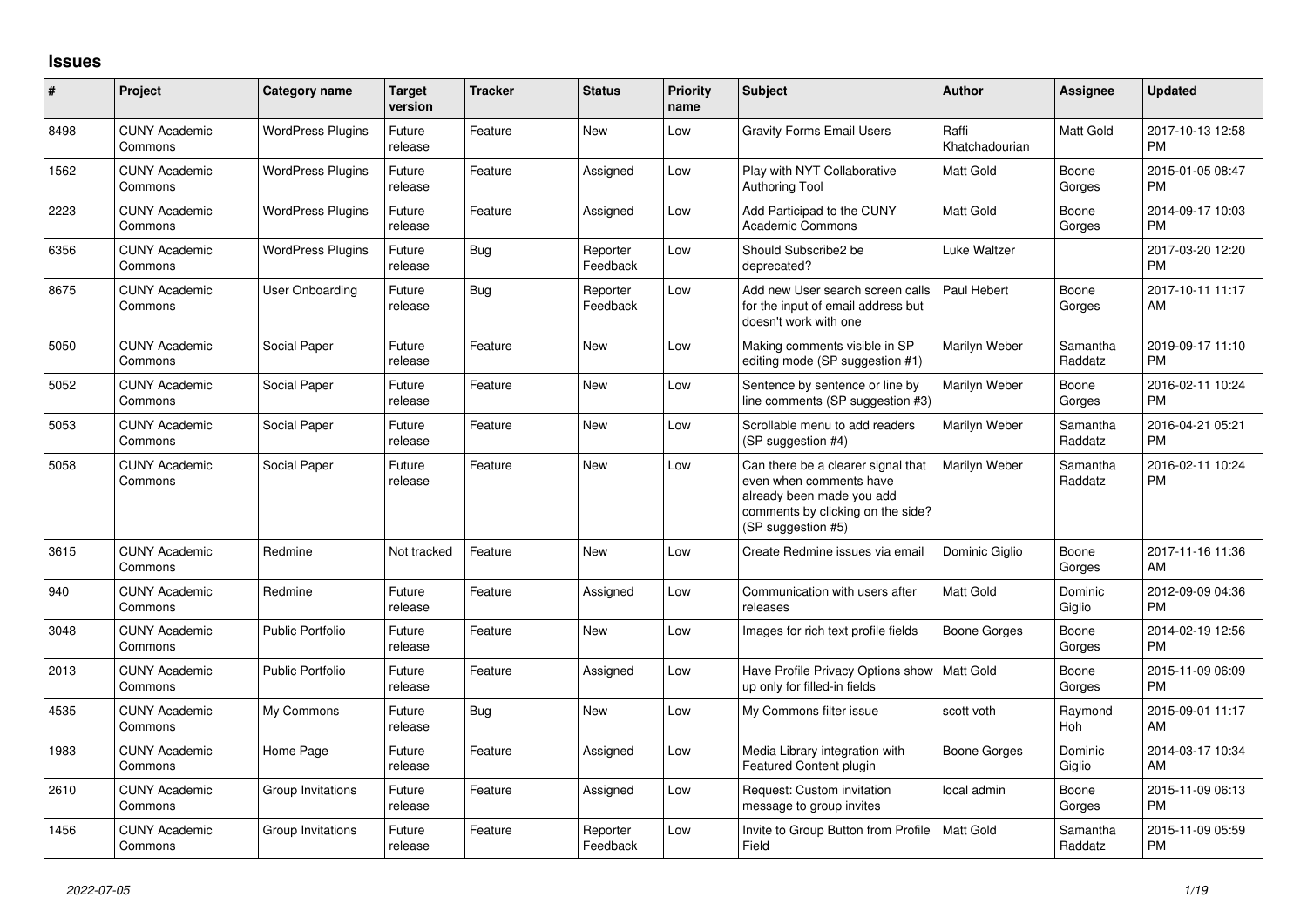| #     | Project                         | <b>Category name</b>       | <b>Target</b><br>version | <b>Tracker</b> | <b>Status</b>        | Priority<br>name | <b>Subject</b>                                                                | Author              | <b>Assignee</b>     | <b>Updated</b>                |
|-------|---------------------------------|----------------------------|--------------------------|----------------|----------------------|------------------|-------------------------------------------------------------------------------|---------------------|---------------------|-------------------------------|
| 6392  | <b>CUNY Academic</b><br>Commons | Group Forums               | Future<br>release        | Design/UX      | Assigned             | Low              | Composition/Preview Panes in<br>Forum Posts                                   | Luke Waltzer        | Paige Dupont        | 2016-10-21 04:26<br><b>PM</b> |
| 1192  | <b>CUNY Academic</b><br>Commons | <b>Group Files</b>         | Future<br>release        | Feature        | Assigned             | Low              | When posting group files, allow<br>users to add a category without<br>saving  | Matt Gold           | Raymond<br>Hoh      | 2015-11-09 05:53<br><b>PM</b> |
| 3080  | <b>CUNY Academic</b><br>Commons | <b>Group Files</b>         | Future<br>release        | Feature        | Assigned             | Low              | Create a system to keep track of<br>file changes                              | <b>Matt Gold</b>    | Boone<br>Gorges     | 2014-02-26 10:04<br><b>PM</b> |
| 3354  | <b>CUNY Academic</b><br>Commons | <b>Group Files</b>         | Future<br>release        | Feature        | Assigned             | Low              | Allow Group Download of Multiple<br><b>Selected Files</b>                     | Matt Gold           | Chris Stein         | 2014-08-01 08:50<br>AM        |
| 6749  | <b>CUNY Academic</b><br>Commons | Events                     | Future<br>release        | Bug            | <b>New</b>           | Low              | BPEO iCal request can trigger<br>very large number of DB queries              | Boone Gorges        | Ravmond<br>Hoh      | 2016-11-15 10:09<br><b>PM</b> |
| 5016  | <b>CUNY Academic</b><br>Commons | Events                     | Future<br>release        | Feature        | Assigned             | Low              | Allow comments to be posted on<br>events                                      | <b>Matt Gold</b>    | Raymond<br>Hoh      | 2019-03-01 02:23<br><b>PM</b> |
| 333   | <b>CUNY Academic</b><br>Commons | <b>Email Notifications</b> | Future<br>release        | Feature        | Assigned             | Low              | Delay Forum Notification Email<br>Delivery Until After Editing Period<br>Ends | <b>Matt Gold</b>    | Raymond<br>Hoh      | 2015-11-09 06:01<br><b>PM</b> |
| 11971 | <b>CUNY Academic</b><br>Commons | <b>Email Notifications</b> | Future<br>release        | <b>Bug</b>     | Reporter<br>Feedback | Low              | Pictures obscured in emailed post<br>notifications                            | Marilyn Weber       | Raymond<br>Hoh      | 2019-11-21 01:14<br><b>PM</b> |
| 1166  | <b>CUNY Academic</b><br>Commons | <b>Email Invitations</b>   | Future<br>release        | Feature        | New                  | Low              | Better organizational tools for Sent   Boone Gorges<br>Invites                |                     | Boone<br>Gorges     | 2015-11-09 06:02<br><b>PM</b> |
| 1167  | <b>CUNY Academic</b><br>Commons | Email Invitations          | Future<br>release        | Feature        | <b>New</b>           | Low              | Allow email invitations to be resent   Boone Gorges                           |                     | Boone<br>Gorges     | 2015-11-12 12:53<br>AM        |
| 1165  | <b>CUNY Academic</b><br>Commons | <b>Email Invitations</b>   | Future<br>release        | Feature        | Assigned             | Low              | Allow saved lists of invitees under<br>Send Invites                           | <b>Boone Gorges</b> | Boone<br>Gorges     | 2015-11-09 06:03<br><b>PM</b> |
| 6389  | <b>CUNY Academic</b><br>Commons | <b>BuddyPress Docs</b>     | Future<br>release        | Feature        | <b>New</b>           | Low              | Make Discussion Area Visible<br>When Editing a Doc                            | Luke Waltzer        | Boone<br>Gorges     | 2016-10-21 04:16<br><b>PM</b> |
| 519   | <b>CUNY Academic</b><br>Commons | <b>BuddyPress Docs</b>     | Future<br>release        | Feature        | Assigned             | Low              | TOC for individual docs - for new<br>BP "wiki-like" plugin                    | scott voth          | Boone<br>Gorges     | 2015-11-09 05:54<br><b>PM</b> |
| 1417  | <b>CUNY Academic</b><br>Commons | <b>BuddyPress Docs</b>     | Future<br>release        | Feature        | Assigned             | Low              | <b>Bulk actions for BuddyPress Docs</b>                                       | <b>Boone Gorges</b> | Boone<br>Gorges     | 2016-10-17 10:41<br><b>PM</b> |
| 58    | <b>CUNY Academic</b><br>Commons | BuddyPress (misc)          | Future<br>release        | Feature        | Assigned             | Low              | Make member search sortable by<br>last name                                   | Roberta Brody       | Boone<br>Gorges     | 2010-08-26 02:38<br><b>PM</b> |
| 310   | <b>CUNY Academic</b><br>Commons | BuddyPress (misc)          | Future<br>release        | Feature        | Assigned             | Low              | <b>Friend Request Email</b>                                                   | Matt Gold           | Samantha<br>Raddatz | 2015-11-09 05:08<br>PM        |
| 1423  | <b>CUNY Academic</b><br>Commons | BuddyPress (misc)          | Future<br>release        | Feature        | Assigned             | Low              | Show an avatar for pingback<br>comment activity items                         | <b>Boone Gorges</b> | <b>Tahir Butt</b>   | 2016-10-24 12:03<br><b>PM</b> |
| 2325  | <b>CUNY Academic</b><br>Commons | BuddyPress (misc)          | Future<br>release        | Feature        | Assigned             | Low              | Profile should have separate fields   local admin<br>for first/last names     |                     | Boone<br>Gorges     | 2015-11-09 06:09<br><b>PM</b> |
| 2577  | <b>NYCDH Community</b><br>Site  |                            |                          | Feature        | Assigned             | Low              | Investigate Potential to Add Links<br>to the Forum                            | Mark Newton         | Alex Gil            | 2013-05-16 09:40<br><b>PM</b> |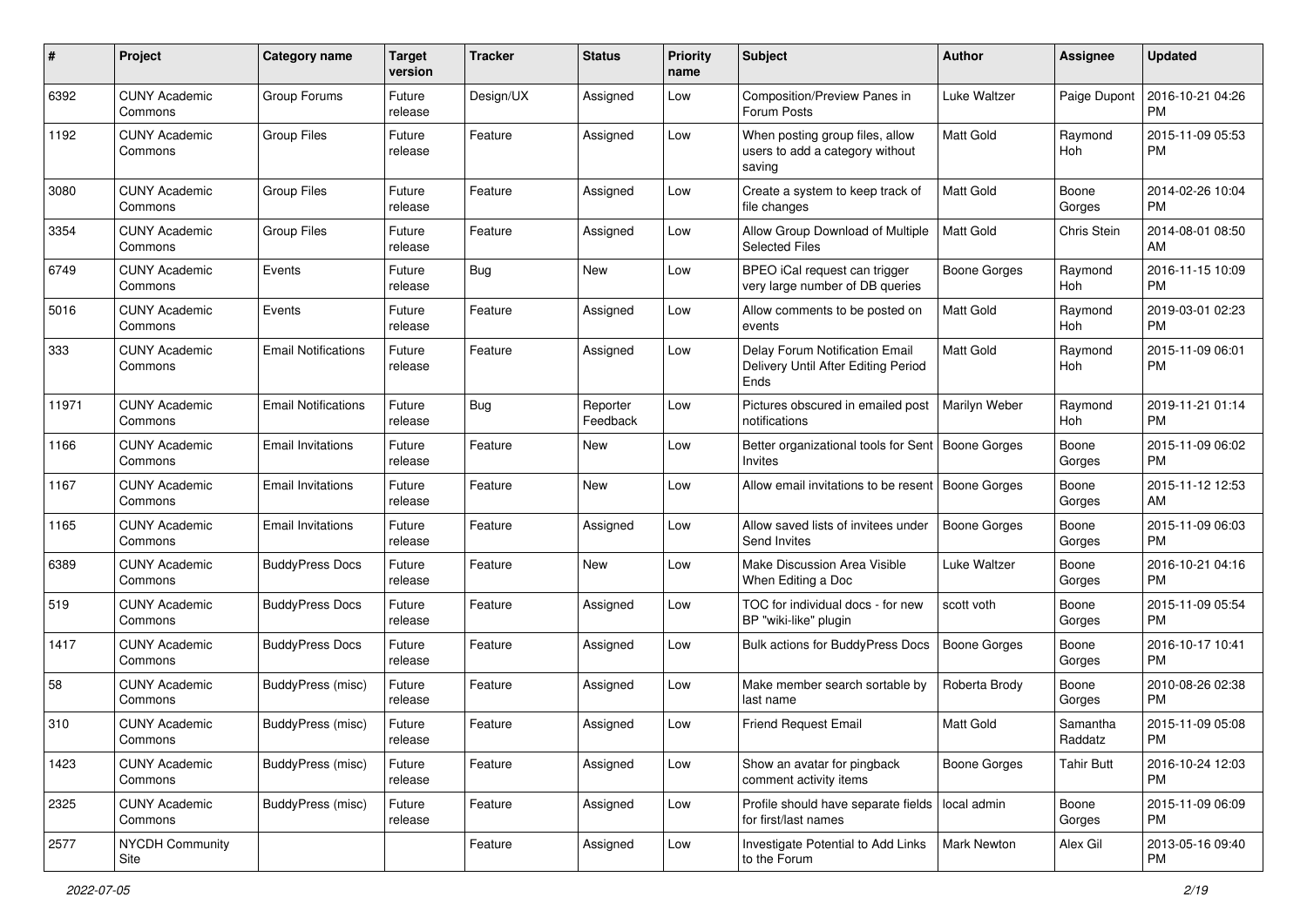| #     | Project                         | <b>Category name</b>     | <b>Target</b><br>version | <b>Tracker</b> | <b>Status</b>        | <b>Priority</b><br>name | <b>Subject</b>                                                                                | <b>Author</b>           | <b>Assignee</b>     | <b>Updated</b>                |
|-------|---------------------------------|--------------------------|--------------------------|----------------|----------------------|-------------------------|-----------------------------------------------------------------------------------------------|-------------------------|---------------------|-------------------------------|
| 2618  | <b>NYCDH Community</b><br>Site  |                          |                          | Bug            | Assigned             | Low                     | Mark blogs as spam when created   Matt Gold<br>by users marked as spam                        |                         | Boone<br>Gorges     | 2013-06-09 11:38<br><b>PM</b> |
| 13912 | <b>CUNY Academic</b><br>Commons |                          | Not tracked              | Feature        | Hold                 | Low                     | posting "missed schedule"                                                                     | Marilyn Weber           |                     | 2021-02-23 10:46<br>AM        |
| 2576  | <b>NYCDH Community</b><br>Site  |                          |                          | <b>Bug</b>     | Hold                 | Low                     | Test Next Button in Javascript<br><b>Tutorial Under Activities</b>                            | <b>Mark Newton</b>      | Alex Gil            | 2013-05-18 02:55<br><b>PM</b> |
| 4986  | <b>CUNY Academic</b><br>Commons | ZenDesk                  | Not tracked              | Support        | Assigned             | Normal                  | Prepare documentation for<br>Zendesk re web widget                                            | <b>Matt Gold</b>        | Samantha<br>Raddatz | 2016-02-25 03:09<br><b>PM</b> |
| 8211  | <b>CUNY Academic</b><br>Commons | <b>WordPress Themes</b>  | Future<br>release        | Feature        | New                  | Normal                  | Theme Suggestions: Material<br>Design-Inspired Themes                                         | Margaret Galvan         | Margaret<br>Galvan  | 2017-08-07 02:48<br><b>PM</b> |
| 14911 | <b>CUNY Academic</b><br>Commons | <b>WordPress Themes</b>  | Not tracked              | Support        | <b>New</b>           | Normal                  | Twentytwentyone theme                                                                         | Marilyn Weber           |                     | 2021-10-28 10:37<br>AM        |
| 412   | <b>CUNY Academic</b><br>Commons | <b>WordPress Themes</b>  | Future<br>release        | Feature        | Assigned             | Normal                  | <b>Featured Themes</b>                                                                        | <b>Matt Gold</b>        | Dominic<br>Giglio   | 2015-01-05 08:44<br><b>PM</b> |
| 3492  | <b>CUNY Academic</b><br>Commons | <b>WordPress Themes</b>  | Future<br>release        | Support        | Assigned             | Normal                  | Add CBOX theme to the<br>Commons                                                              | scott voth              | Raymond<br>Hoh      | 2014-10-08 05:55<br><b>PM</b> |
| 10769 | <b>CUNY Academic</b><br>Commons | <b>WordPress Themes</b>  | Not tracked              | Bug            | Reporter<br>Feedback | Normal                  | 2011 Theme Sidebar                                                                            | Mark Webb               |                     | 2018-12-04 04:09<br><b>PM</b> |
| 12360 | <b>CUNY Academic</b><br>Commons | <b>WordPress Themes</b>  | Not tracked              | <b>Bug</b>     | Reporter<br>Feedback | Normal                  | site just says "DANTE We are<br>currently in maintenance mode,<br>please check back shortly." | Marilyn Weber           |                     | 2020-02-04 12:13<br><b>PM</b> |
| 364   | <b>CUNY Academic</b><br>Commons | <b>WordPress Plugins</b> | Future<br>release        | Feature        | New                  | Normal                  | <b>Bulletin Board</b>                                                                         | <b>Matt Gold</b>        |                     | 2015-01-05 08:50<br><b>PM</b> |
| 3691  | <b>CUNY Academic</b><br>Commons | <b>WordPress Plugins</b> | Future<br>release        | Bug            | <b>New</b>           | Normal                  | <b>WPMU Domain Mapping</b><br>Debugging on cdev                                               | Raymond Hoh             | Matt Gold           | 2014-12-12 09:04<br>AM        |
| 9926  | <b>CUNY Academic</b><br>Commons | <b>WordPress Plugins</b> | Future<br>release        | <b>Bug</b>     | <b>New</b>           | Normal                  | twitter-mentions-as-comments<br>cron jobs can run long                                        | Boone Gorges            | Boone<br>Gorges     | 2018-10-24 12:34<br><b>PM</b> |
| 11545 | <b>CUNY Academic</b><br>Commons | <b>WordPress Plugins</b> | Not tracked              | Support        | New                  | Normal                  | Twitter searches in WordPress                                                                 | Gina Cherry             | Matt Gold           | 2019-09-23 01:03<br><b>PM</b> |
| 12573 | <b>CUNY Academic</b><br>Commons | <b>WordPress Plugins</b> | Future<br>release        | <b>Bug</b>     | New                  | Normal                  | <b>CommentPress Core Issues</b>                                                               | scott voth              |                     | 2020-03-24 04:32<br><b>PM</b> |
| 14987 | <b>CUNY Academic</b><br>Commons | <b>WordPress Plugins</b> | Future<br>release        | Bug            | <b>New</b>           | Normal                  | Elementor update causes<br>database freeze-up                                                 | Boone Gorges            | Boone<br>Gorges     | 2021-11-29 12:02<br><b>PM</b> |
| 16314 | <b>CUNY Academic</b><br>Commons | <b>WordPress Plugins</b> |                          | Feature        | New                  | Normal                  | Install Multicollab plug-in?                                                                  | Raffi<br>Khatchadourian |                     | 2022-06-29 03:44<br><b>PM</b> |
| 16319 | <b>CUNY Academic</b><br>Commons | <b>WordPress Plugins</b> | 2.0.3                    | <b>Bug</b>     | <b>New</b>           | Normal                  | Request for Events Calendar Pro<br>5.14.2 update                                              | Raymond Hoh             | Raymond<br>Hoh      | 2022-07-01 04:16<br><b>PM</b> |
| 497   | <b>CUNY Academic</b><br>Commons | <b>WordPress Plugins</b> | Future<br>release        | Feature        | Assigned             | Normal                  | Drag and Drop Ordering on<br>Gallery Post Plugin                                              | <b>Matt Gold</b>        | Ron Rennick         | 2015-11-09 06:18<br><b>PM</b> |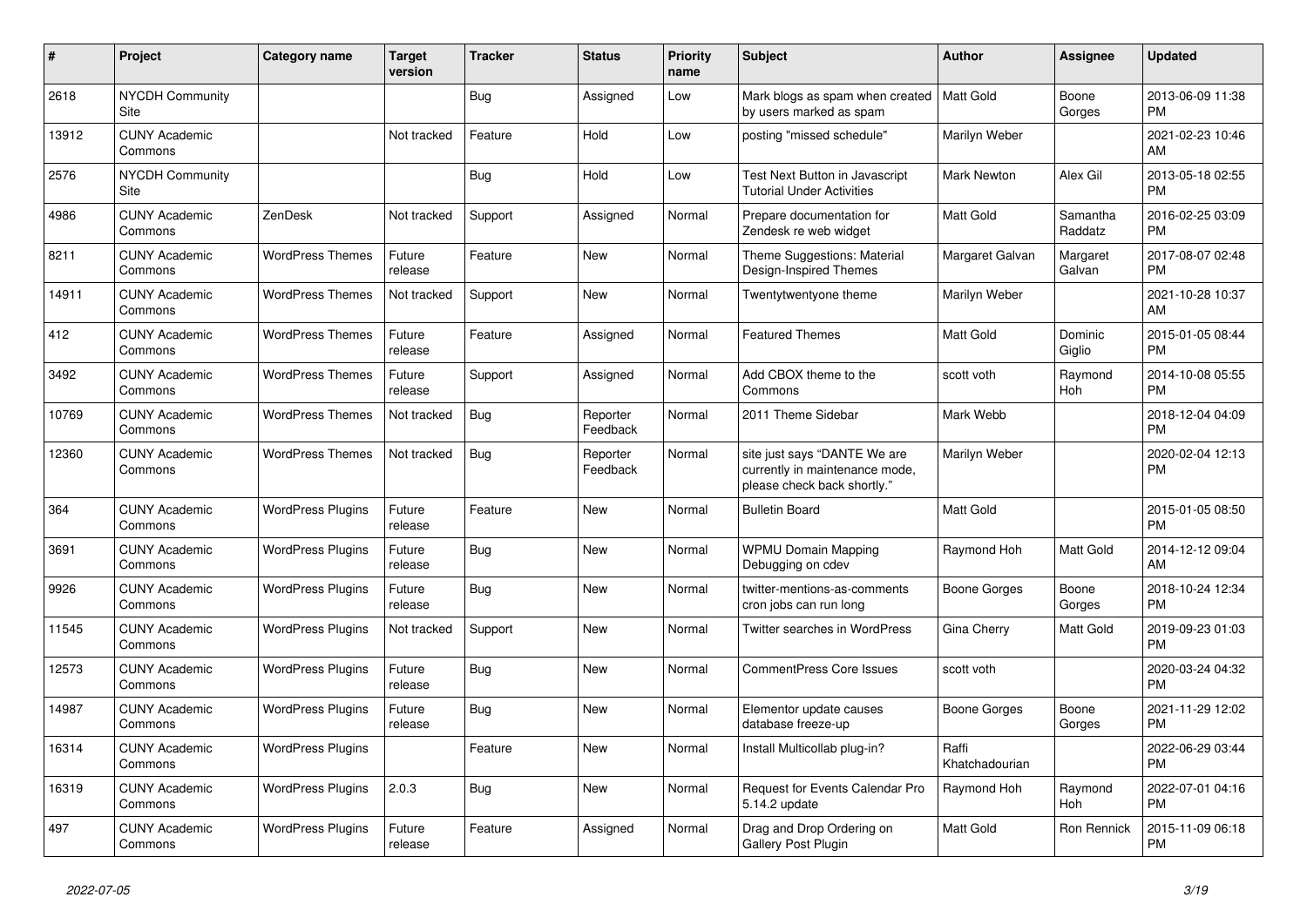| #     | Project                         | <b>Category name</b>     | <b>Target</b><br>version | <b>Tracker</b> | <b>Status</b>        | Priority<br>name | <b>Subject</b>                                                   | <b>Author</b>           | <b>Assignee</b>   | <b>Updated</b>                |
|-------|---------------------------------|--------------------------|--------------------------|----------------|----------------------|------------------|------------------------------------------------------------------|-------------------------|-------------------|-------------------------------|
| 658   | <b>CUNY Academic</b><br>Commons | <b>WordPress Plugins</b> | Future<br>release        | Feature        | Assigned             | Normal           | Rebulid Sitewide Tag Suggestion                                  | <b>Matt Gold</b>        | Boone<br>Gorges   | 2015-01-05 08:47<br><b>PM</b> |
| 8078  | <b>CUNY Academic</b><br>Commons | <b>WordPress Plugins</b> | Future<br>release        | System Upgrade | Assigned             | Normal           | CommentPress Updates                                             | Margaret Galvan         | Christian<br>Wach | 2017-05-08 03:49<br><b>PM</b> |
| 13946 | <b>CUNY Academic</b><br>Commons | <b>WordPress Plugins</b> | 2.1.0                    | Support        | Assigned             | Normal           | <b>Custom Embed handler For</b><br>OneDrive files                | scott voth              | Raymond<br>Hoh    | 2022-05-26 10:46<br>AM        |
| 3939  | <b>CUNY Academic</b><br>Commons | <b>WordPress Plugins</b> | Future<br>release        | Bug            | Hold                 | Normal           | Activity stream support for<br>Co-Authors Plus plugin            | Raymond Hoh             | Raymond<br>Hoh    | 2015-11-09 06:13<br><b>PM</b> |
| 5826  | <b>CUNY Academic</b><br>Commons | <b>WordPress Plugins</b> | Future<br>release        | Support        | Reporter<br>Feedback | Normal           | <b>Remove Subscription Options</b><br>plugin from directory      | Sarah Morgano           | Sarah<br>Morgano  | 2016-10-21 04:14<br><b>PM</b> |
| 9211  | <b>CUNY Academic</b><br>Commons | <b>WordPress Plugins</b> | Future<br>release        | Support        | Reporter<br>Feedback | Normal           | Auto-Role Setting in Forum Plugin<br>Causing Some Confusion      | Luke Waltzer            | Boone<br>Gorges   | 2018-03-13 11:44<br>AM        |
| 9289  | <b>CUNY Academic</b><br>Commons | <b>WordPress Plugins</b> | Future<br>release        | Bug            | Reporter<br>Feedback | Normal           | Email Users Plugin                                               | Laurie Hurson           | Boone<br>Gorges   | 2018-10-24 12:34<br><b>PM</b> |
| 9515  | <b>CUNY Academic</b><br>Commons | <b>WordPress Plugins</b> | Not tracked              | Bug            | Reporter<br>Feedback | Normal           | Text to Speech plugin - "More<br>Slowly" checkbox not working    | scott voth              | Boone<br>Gorges   | 2018-06-13 02:26<br><b>PM</b> |
| 9947  | <b>CUNY Academic</b><br>Commons | <b>WordPress Plugins</b> | Future<br>release        | Feature        | Reporter<br>Feedback | Normal           | Install H5P quiz plugin                                          | Matt Gold               | Boone<br>Gorges   | 2018-09-11 11:01<br>AM        |
| 11120 | <b>CUNY Academic</b><br>Commons | <b>WordPress Plugins</b> | Not tracked              | Bug            | Reporter<br>Feedback | Normal           | Events Manager Events Not<br>Showing Up                          | Mark Webb               |                   | 2019-02-27 04:10<br><b>PM</b> |
| 11415 | <b>CUNY Academic</b><br>Commons | <b>WordPress Plugins</b> | Not tracked              | Bug            | Reporter<br>Feedback | Normal           | Blog Subscriptions in Jetpack                                    | Laurie Hurson           |                   | 2019-05-14 10:34<br>AM        |
| 11788 | <b>CUNY Academic</b><br>Commons | <b>WordPress Plugins</b> | Future<br>release        | Support        | Reporter<br>Feedback | Normal           | Plugin Request - Browse Aloud                                    | scott voth              |                   | 2019-09-24 08:42<br>AM        |
| 12121 | <b>CUNY Academic</b><br>Commons | <b>WordPress Plugins</b> | 2.0.3                    | Feature        | Reporter<br>Feedback | Normal           | Embedding H5P Iframes on<br>Commons Site                         | Laurie Hurson           | Boone<br>Gorges   | 2022-06-29 11:32<br>AM        |
| 12741 | <b>CUNY Academic</b><br>Commons | <b>WordPress Plugins</b> | Not tracked              | Support        | Reporter<br>Feedback | Normal           | Tableau Public Viz Block                                         | Marilyn Weber           | Raymond<br>Hoh    | 2020-05-12 11:00<br>AM        |
| 15516 | <b>CUNY Academic</b><br>Commons | <b>WordPress Plugins</b> |                          | <b>Bug</b>     | Reporter<br>Feedback | Normal           | Can't publish or save draft of post<br>on wordpress.com          | Raffi<br>Khatchadourian | Raymond<br>Hoh    | 2022-03-02 05:52<br><b>PM</b> |
| 11649 | <b>CUNY Academic</b><br>Commons | <b>WordPress Plugins</b> | 2.0.3                    | Bug            | In Progress          | Normal           | CC license displayed on every<br>page                            | Gina Cherry             | Raymond<br>Hoh    | 2022-06-29 11:32<br>AM        |
| 3657  | <b>CUNY Academic</b><br>Commons | WordPress (misc)         | Not tracked              | Feature        | <b>New</b>           | Normal           | Create alert for GC email<br>addresses                           | <b>Matt Gold</b>        | Matt Gold         | 2016-04-14 11:29<br><b>PM</b> |
| 6332  | <b>CUNY Academic</b><br>Commons | WordPress (misc)         | Future<br>release        | Feature        | <b>New</b>           | Normal           | Allow uploaded files to be marked<br>as private in an ad hoc way | Boone Gorges            |                   | 2016-10-17 11:41<br><b>PM</b> |
| 6755  | CUNY Academic<br>Commons        | WordPress (misc)         | Future<br>release        | Bug            | <b>New</b>           | Normal           | Cannot Deactivate Plugin                                         | Laura Kane              |                   | 2016-11-16 01:12<br><b>PM</b> |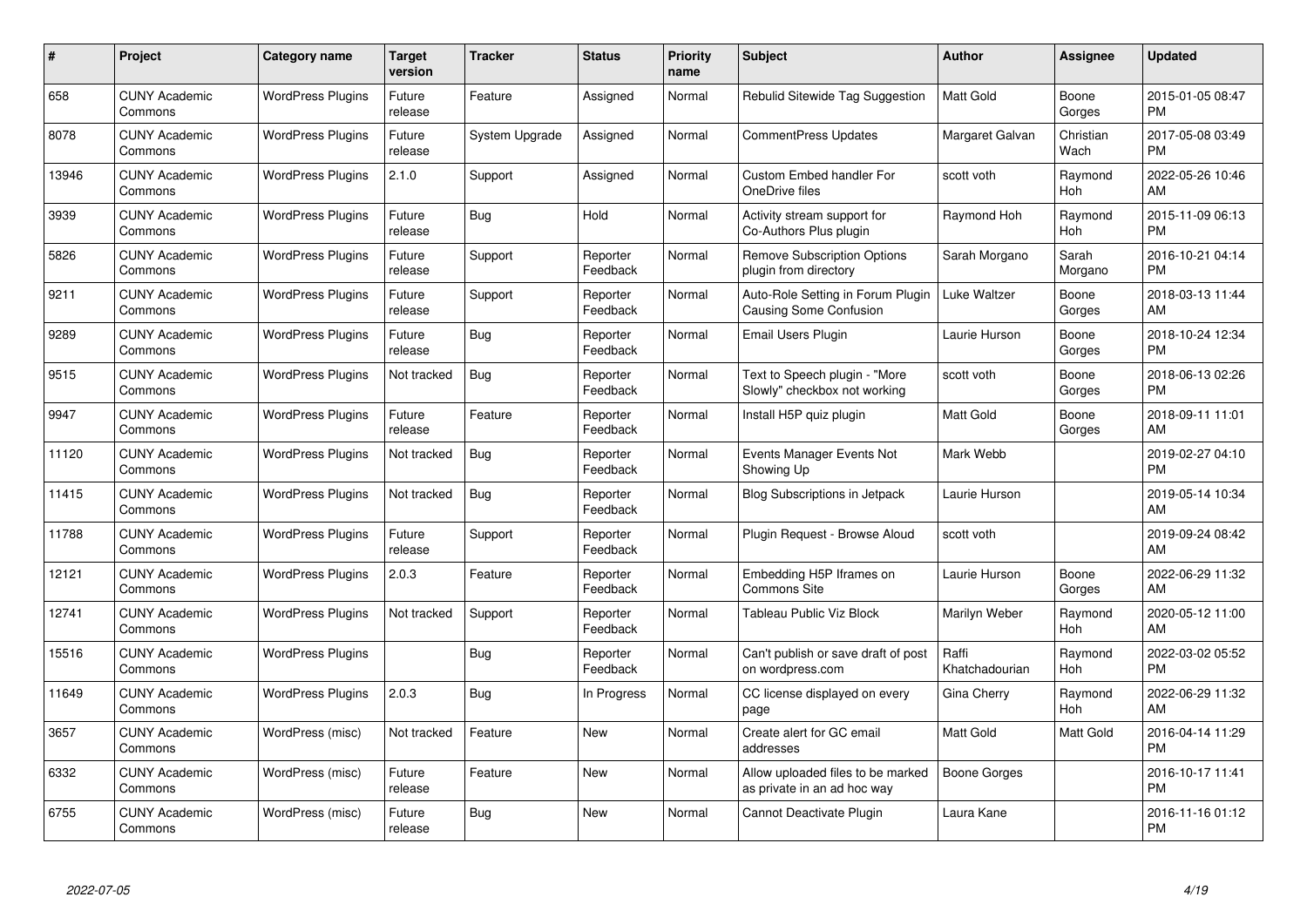| #     | Project                         | <b>Category name</b> | <b>Target</b><br>version | <b>Tracker</b> | <b>Status</b>        | <b>Priority</b><br>name | <b>Subject</b>                                                                                               | <b>Author</b>           | Assignee            | <b>Updated</b>                |
|-------|---------------------------------|----------------------|--------------------------|----------------|----------------------|-------------------------|--------------------------------------------------------------------------------------------------------------|-------------------------|---------------------|-------------------------------|
| 9346  | <b>CUNY Academic</b><br>Commons | WordPress (misc)     | Not tracked              | Bug            | <b>New</b>           | Normal                  | Clone cetls.bmcc.cuny.edu for<br>development                                                                 | Owen Roberts            | Raymond<br>Hoh      | 2018-03-06 05:35<br><b>PM</b> |
| 11024 | <b>CUNY Academic</b><br>Commons | WordPress (misc)     | Future<br>release        | Bug            | <b>New</b>           | Normal                  | Subsites should not show "you<br>should update your .htaccess<br>now" notice after permalink setting<br>save | Boone Gorges            |                     | 2019-01-28 01:35<br><b>PM</b> |
| 11624 | <b>CUNY Academic</b><br>Commons | WordPress (misc)     | Not tracked              | Support        | New                  | Normal                  | Change pages into posts or swap<br>database for a Commons site?                                              | Stephen Klein           | Raymond<br>Hoh      | 2019-07-09 11:04<br>AM        |
| 11843 | <b>CUNY Academic</b><br>Commons | WordPress (misc)     | Future<br>release        | Design/UX      | <b>New</b>           | Normal                  | Tweaking the Gutenberg Editor<br>Interface                                                                   | Laurie Hurson           |                     | 2022-04-26 12:00<br><b>PM</b> |
| 13835 | <b>CUNY Academic</b><br>Commons | WordPress (misc)     | Future<br>release        | Feature        | <b>New</b>           | Normal                  | Allow OneSearch widget to have<br>'CUNY' as campus                                                           | Boone Gorges            | Boone<br>Gorges     | 2021-11-19 12:39<br><b>PM</b> |
| 15767 | <b>CUNY Academic</b><br>Commons | WordPress (misc)     |                          | Support        | New                  | Normal                  | Site loading slowly                                                                                          | scott voth              | Boone<br>Gorges     | 2022-04-04 08:56<br><b>PM</b> |
| 16255 | <b>CUNY Academic</b><br>Commons | WordPress (misc)     |                          | Bug            | New                  | Normal                  | Need to define 'MULTISITE'<br>constant in wp-config.php                                                      | Raymond Hoh             |                     | 2022-06-19 09:31<br>AM        |
| 287   | <b>CUNY Academic</b><br>Commons | WordPress (misc)     | Future<br>release        | Feature        | Assigned             | Normal                  | Create troubleshooting tool for<br>account sign-up                                                           | <b>Matt Gold</b>        | Boone<br>Gorges     | 2015-11-09 06:17<br><b>PM</b> |
| 365   | <b>CUNY Academic</b><br>Commons | WordPress (misc)     | Future<br>release        | Feature        | Assigned             | Normal                  | <b>Create Mouseover Tooltips</b><br>throughout Site                                                          | <b>Matt Gold</b>        | Chris Stein         | 2015-11-09 06:18<br><b>PM</b> |
| 636   | <b>CUNY Academic</b><br>Commons | WordPress (misc)     | Not tracked              | Support        | Assigned             | Normal                  | Create Lynda.com-like Table of<br><b>Contents for Prospective Tutorial</b><br>Screencasts                    | <b>Matt Gold</b>        | scott voth          | 2016-02-23 03:12<br><b>PM</b> |
| 1105  | <b>CUNY Academic</b><br>Commons | WordPress (misc)     | Future<br>release        | Feature        | Assigned             | Normal                  | Rephrase Blog Privacy Options                                                                                | <b>Matt Gold</b>        | Samantha<br>Raddatz | 2015-11-09 06:19<br><b>PM</b> |
| 1508  | <b>CUNY Academic</b><br>Commons | WordPress (misc)     | Future<br>release        | Feature        | Assigned             | Normal                  | Share login cookies across<br>mapped domains                                                                 | Boone Gorges            | Boone<br>Gorges     | 2012-07-02 12:12<br><b>PM</b> |
| 2167  | <b>CUNY Academic</b><br>Commons | WordPress (misc)     | Future<br>release        | Bug            | Assigned             | Normal                  | <b>CAC-Livestream Plugin Issues</b>                                                                          | Michael Smith           | Dominic<br>Giglio   | 2015-01-02 03:06<br><b>PM</b> |
| 2175  | <b>CUNY Academic</b><br>Commons | WordPress (misc)     | Not tracked              | Support        | Assigned             | Normal                  | Subscibe 2 vs. Jetpack<br>subscription options                                                               | local admin             | Matt Gold           | 2016-01-26 04:58<br><b>PM</b> |
| 3759  | <b>CUNY Academic</b><br>Commons | WordPress (misc)     | Future<br>release        | Feature        | Assigned             | Normal                  | Review Interface for Adding Users<br>to Blogs                                                                | Matt Gold               | Boone<br>Gorges     | 2015-03-24 05:52<br><b>PM</b> |
| 4388  | <b>CUNY Academic</b><br>Commons | WordPress (misc)     | Future<br>release        | <b>Bug</b>     | Assigned             | Normal                  | Repeated request for<br>authentication.                                                                      | Alice.Lynn<br>McMichael | Raymond<br>Hoh      | 2015-08-11 07:35<br><b>PM</b> |
| 14113 | <b>CUNY Academic</b><br>Commons | WordPress (misc)     | Future<br>release        | Bug            | Hold                 | Normal                  | Block Editor Not Working on this<br>page - Json error                                                        | scott voth              | Boone<br>Gorges     | 2021-03-05 11:01<br>AM        |
| 10040 | <b>CUNY Academic</b><br>Commons | WordPress (misc)     | Not tracked              | Bug            | Reporter<br>Feedback | Normal                  | User doesn't see full list of themes                                                                         | <b>Matt Gold</b>        | Boone<br>Gorges     | 2018-07-25 10:12<br>AM        |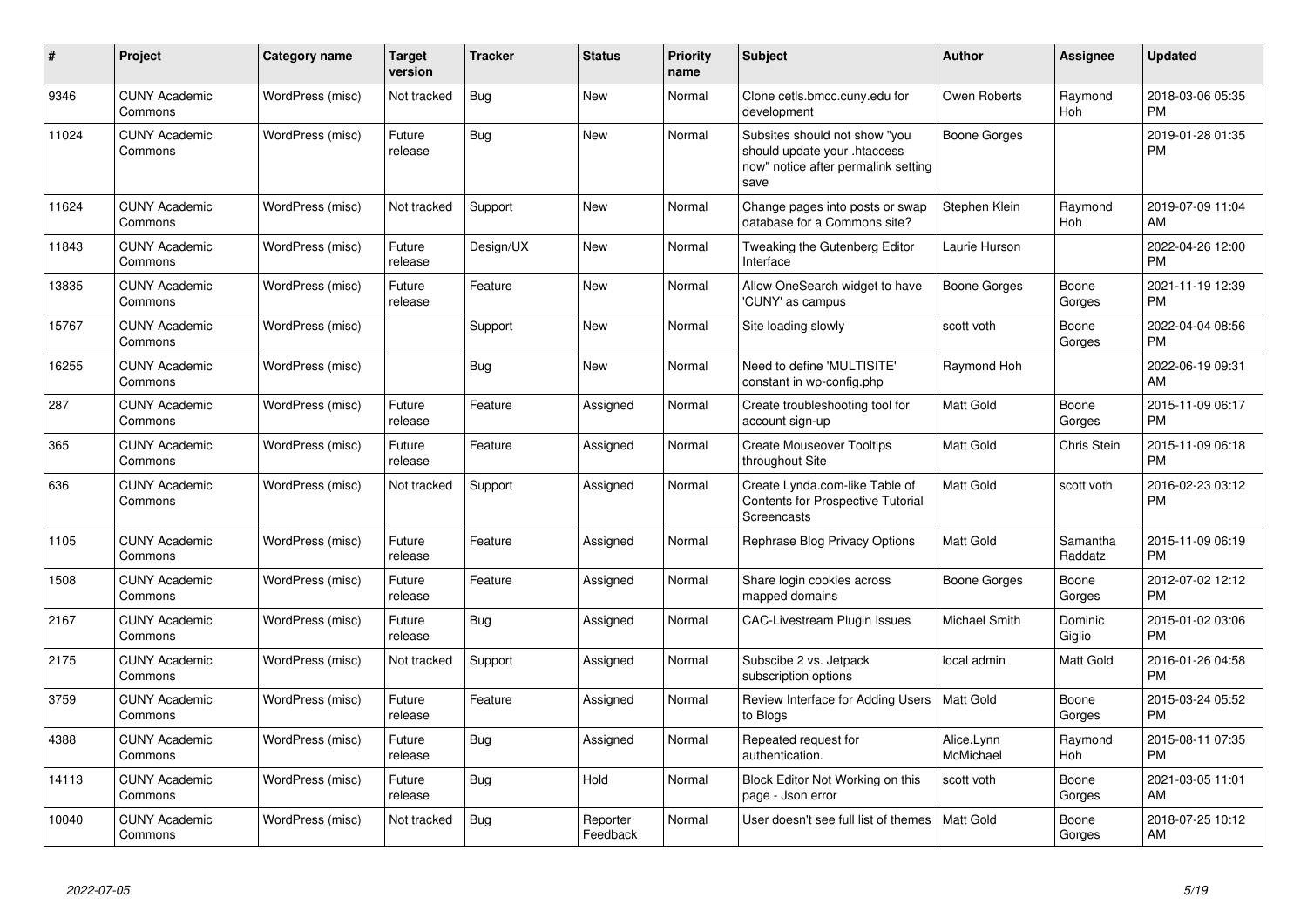| #     | Project                         | <b>Category name</b>    | <b>Target</b><br>version | <b>Tracker</b> | <b>Status</b>        | Priority<br>name | <b>Subject</b>                                                        | <b>Author</b>           | <b>Assignee</b>     | <b>Updated</b>                |
|-------|---------------------------------|-------------------------|--------------------------|----------------|----------------------|------------------|-----------------------------------------------------------------------|-------------------------|---------------------|-------------------------------|
| 14074 | <b>CUNY Academic</b><br>Commons | WordPress (misc)        | Not tracked              | Support        | Reporter<br>Feedback | Normal           | page password protection problem                                      | Marilyn Weber           |                     | 2021-03-02 11:03<br>AM        |
| 14983 | <b>CUNY Academic</b><br>Commons | WordPress (misc)        | Not tracked              | Support        | Reporter<br>Feedback | Normal           | "Read More" tag not working                                           | Rebecca Krisel          | Raymond<br>Hoh      | 2021-11-23 01:17<br><b>PM</b> |
| 16245 | <b>CUNY Academic</b><br>Commons | WordPress (misc)        |                          | <b>Bug</b>     | Reporter<br>Feedback | Normal           | Save Button missing on<br><b>WordPress Profile page</b>               | scott voth              | Raymond<br>Hoh      | 2022-06-16 03:09<br><b>PM</b> |
| 10380 | <b>CUNY Academic</b><br>Commons | WordPress (misc)        | Future<br>release        | Feature        | In Progress          | Normal           | Remove blacklisted plugins                                            | Boone Gorges            |                     | 2022-04-26 12:00<br><b>PM</b> |
| 11386 | <b>CUNY Academic</b><br>Commons | WordPress - Media       | Not tracked              | Support        | Reporter<br>Feedback | Normal           | disappearing images                                                   | scott voth              | Boone<br>Gorges     | 2019-05-14 10:32<br>AM        |
| 11449 | <b>CUNY Academic</b><br>Commons | WordPress - Media       | Not tracked              | Support        | Reporter<br>Feedback | Normal           | Cloning Media Library for JITP<br>from Staging to Production Site     | <b>Patrick DeDauw</b>   | Boone<br>Gorges     | 2019-05-13 12:00<br><b>PM</b> |
| 14483 | <b>CUNY Academic</b><br>Commons | WordPress - Media       | Not tracked              | Bug            | Reporter<br>Feedback | Normal           | <b>Wordpress PDF Embed Stopped</b><br>Working after JITP Media Clone  | Patrick DeDauw          | Boone<br>Gorges     | 2021-05-20 01:51<br><b>PM</b> |
| 9941  | <b>CUNY Academic</b><br>Commons | Wiki                    | Not tracked              | Support        | Assigned             | Normal           | Wiki functionality                                                    | <b>Matt Gold</b>        | Boone<br>Gorges     | 2018-06-26 10:57<br>AM        |
| 4222  | <b>CUNY Academic</b><br>Commons | <b>User Experience</b>  | Future<br>release        | Design/UX      | <b>New</b>           | Normal           | Add information to 'Delete<br>Account' page                           | Samantha Raddatz        | scott voth          | 2015-06-26 11:35<br>AM        |
| 3473  | <b>CUNY Academic</b><br>Commons | <b>User Experience</b>  | Future<br>release        | Feature        | Assigned             | Normal           | Commons profile: Add help info<br>about "Positions" replacing "title" | Keith Miyake            | Samantha<br>Raddatz | 2015-11-09 02:28<br><b>PM</b> |
| 4661  | <b>CUNY Academic</b><br>Commons | User Experience         | Future<br>release        | Bug            | Assigned             | Normal           | Simplify Events text                                                  | Matt Gold               | Samantha<br>Raddatz | 2015-10-02 09:06<br><b>PM</b> |
| 5316  | <b>CUNY Academic</b><br>Commons | <b>User Experience</b>  | Future<br>release        | Feature        | Assigned             | Normal           | Prompt user email address<br>updates                                  | Matt Gold               | Stephen Real        | 2016-12-21 03:30<br><b>PM</b> |
| 6298  | <b>CUNY Academic</b><br>Commons | User Experience         | Not tracked              | Design/UX      | Assigned             | Normal           | Examine data from survey                                              | <b>Matt Gold</b>        | Margaret<br>Galvan  | 2016-10-14 12:16<br><b>PM</b> |
| 3090  | <b>CUNY Academic</b><br>Commons | Twitter page            | Future<br>release        | Feature        | Assigned             | Normal           | Prevent Retweets from showing<br>up on Commons twitter page           | Matt Gold               | Tahir Butt          | 2016-10-24 11:31<br>AM        |
| 8666  | <b>CUNY Academic</b><br>Commons | Teaching                | Not tracked              | Documentation  | Assigned             | Normal           | Create Teaching on the Commons<br>Resource Page                       | <b>Matt Gold</b>        | Laurie Hurson       | 2019-09-23 03:16<br><b>PM</b> |
| 6426  | <b>CUNY Academic</b><br>Commons | Spam/Spam<br>Prevention | Future<br>release        | Feature        | Assigned             | Normal           | Force captcha on all comments?                                        | <b>Matt Gold</b>        | <b>Tahir Butt</b>   | 2016-10-24 02:06<br><b>PM</b> |
| 5182  | <b>CUNY Academic</b><br>Commons | Social Paper            | Future<br>release        | Design/UX      | New                  | Normal           | "Publishing" a private paper on<br>social paper?                      | Raffi<br>Khatchadourian | Boone<br>Gorges     | 2016-10-13 04:12<br><b>PM</b> |
| 5183  | <b>CUNY Academic</b><br>Commons | Social Paper            | Future<br>release        | Design/UX      | <b>New</b>           | Normal           | Creating a new paper when<br>viewing an existing paper                | Raffi<br>Khatchadourian | Samantha<br>Raddatz | 2016-02-02 12:09<br><b>PM</b> |
| 5199  | CUNY Academic<br>Commons        | Social Paper            | Future<br>release        | Feature        | <b>New</b>           | Normal           | add tables to the SP editor                                           | Marilyn Weber           |                     | 2016-10-24 11:27<br>AM        |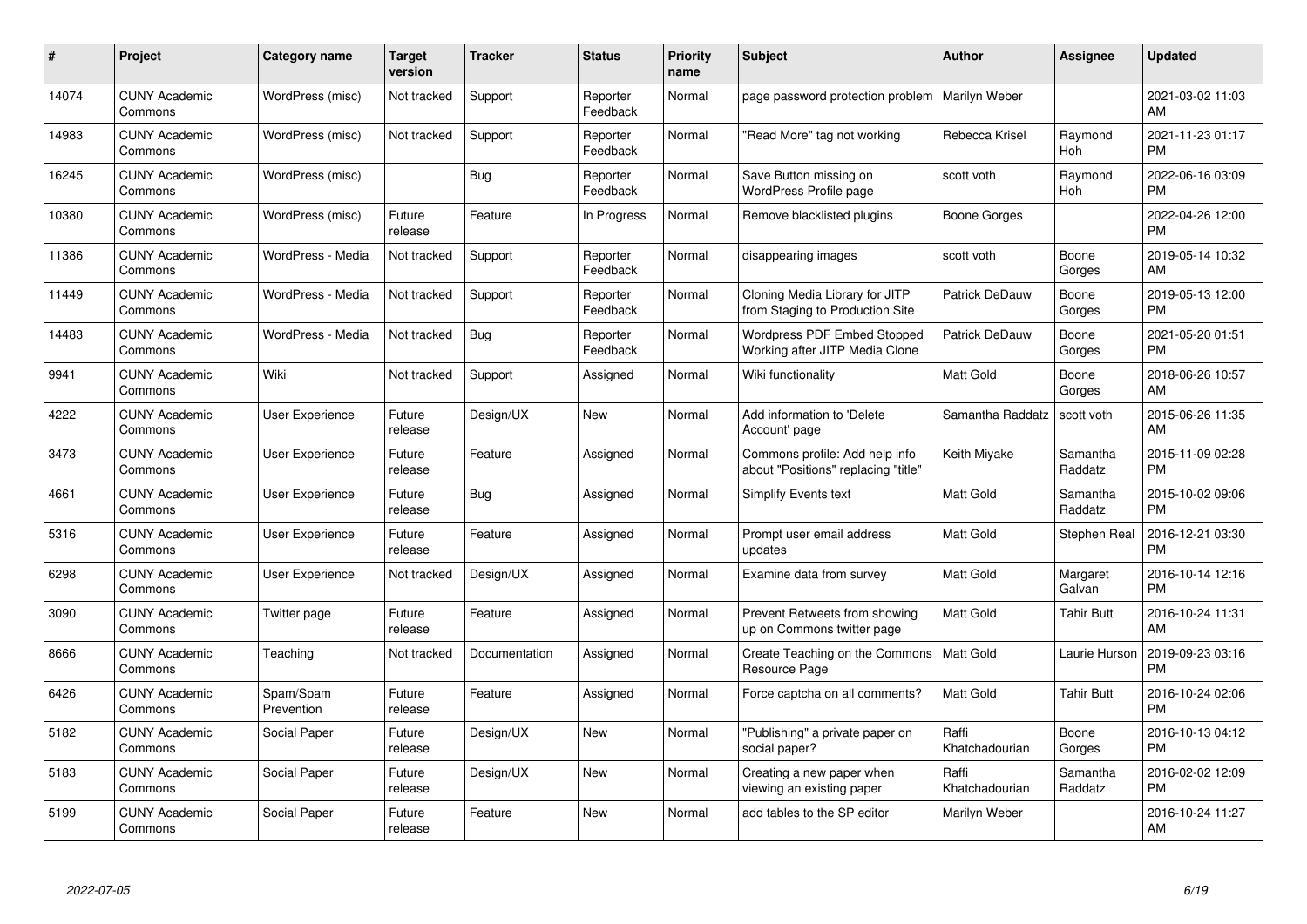| #     | <b>Project</b>                  | Category name            | <b>Target</b><br>version | <b>Tracker</b> | <b>Status</b>        | <b>Priority</b><br>name | <b>Subject</b>                                                              | <b>Author</b>    | Assignee            | <b>Updated</b>                |
|-------|---------------------------------|--------------------------|--------------------------|----------------|----------------------|-------------------------|-----------------------------------------------------------------------------|------------------|---------------------|-------------------------------|
| 5205  | <b>CUNY Academic</b><br>Commons | Social Paper             | Future<br>release        | Feature        | <b>New</b>           | Normal                  | Social Paper folders                                                        | Marilyn Weber    |                     | 2016-02-11 10:24<br><b>PM</b> |
| 5282  | <b>CUNY Academic</b><br>Commons | Social Paper             | Future<br>release        | Bug            | New                  | Normal                  | Replying via email directs to paper<br>but not individual comment.          | Marilyn Weber    | Raymond<br>Hoh      | 2016-03-02 01:48<br><b>PM</b> |
| 5397  | <b>CUNY Academic</b><br>Commons | Social Paper             | Future<br>release        | Feature        | <b>New</b>           | Normal                  | frustrating to have to<br>enable/disable in SP                              | Marilyn Weber    | Samantha<br>Raddatz | 2016-04-20 03:39<br><b>PM</b> |
| 5488  | <b>CUNY Academic</b><br>Commons | Social Paper             | Future<br>release        | Bug            | <b>New</b>           | Normal                  | Add a "last edited by" field to<br>Social Paper group directories           | Boone Gorges     |                     | 2016-04-21 10:05<br><b>PM</b> |
| 5489  | <b>CUNY Academic</b><br>Commons | Social Paper             | Future<br>release        | Feature        | New                  | Normal                  | Asc/desc sorting for Social Paper<br>directories                            | Boone Gorges     |                     | 2016-04-21 10:06<br><b>PM</b> |
| 7663  | <b>CUNY Academic</b><br>Commons | Social Paper             | Future<br>release        | Bug            | New                  | Normal                  | Social Paper notifications not<br>formatted correctly on secondary<br>sites | Boone Gorges     | Boone<br>Gorges     | 2018-04-16 03:52<br><b>PM</b> |
| 7981  | <b>CUNY Academic</b><br>Commons | Social Paper             | Future<br>release        | <b>Bug</b>     | New                  | Normal                  | Social Paper comments should<br>not go to spam                              | Luke Waltzer     | Boone<br>Gorges     | 2018-04-16 03:52<br><b>PM</b> |
| 8898  | <b>CUNY Academic</b><br>Commons | Social Paper             | Not tracked              | Feature        | Assigned             | Normal                  | Usage data on docs and social<br>paper                                      | <b>Matt Gold</b> | Matt Gold           | 2017-11-16 11:32<br>AM        |
| 13975 | <b>CUNY Academic</b><br>Commons | Social Paper             | Not tracked              | Support        | Reporter<br>Feedback | Normal                  | can't approve comments on Social<br>Paper paper                             | Marilyn Weber    |                     | 2021-02-12 09:33<br>AM        |
| 13331 | <b>CUNY Academic</b><br>Commons | Site cloning             | Future<br>release        | <b>Bug</b>     | New                  | Normal                  | Combine Site Template and Clone<br>operations                               | Boone Gorges     | Jeremy Felt         | 2021-11-19 12:39<br><b>PM</b> |
| 13048 | <b>CUNY Academic</b><br>Commons | Shortcodes and<br>embeds | Future<br>release        | Feature        | New                  | Normal                  | Jupyter Notebooks support                                                   | Boone Gorges     |                     | 2020-07-14 11:46<br>AM        |
| 9729  | <b>CUNY Academic</b><br>Commons | <b>SEO</b>               | Not tracked              | Support        | <b>New</b>           | Normal                  | 503 Errors showing on<br>newlaborforum.cuny.edu                             | Diane Krauthamer | Raymond<br>Hoh      | 2018-05-22 04:48<br><b>PM</b> |
| 3662  | <b>CUNY Academic</b><br>Commons | <b>SEO</b>               | Future<br>release        | Feature        | Assigned             | Normal                  | Duplicate Content/SEO/Google<br>issues                                      | <b>Matt Gold</b> | Raymond<br>Hoh      | 2015-04-13 04:37<br><b>PM</b> |
| 3002  | <b>CUNY Academic</b><br>Commons | Search                   | Future<br>release        | Feature        | Assigned             | Normal                  | Overhaul CAC search by using<br>external search appliance                   | Boone Gorges     | Boone<br>Gorges     | 2020-07-15 03:05<br><b>PM</b> |
| 13430 | <b>CUNY Academic</b><br>Commons | Reply By Email           | Not tracked              | <b>Bug</b>     | <b>New</b>           | Normal                  | Delay in RBE                                                                | Luke Waltzer     | Raymond<br>Hoh      | 2020-10-13 11:16<br>AM        |
| 16177 | <b>CUNY Academic</b><br>Commons | Reply By Email           |                          | Bug            | <b>New</b>           | Normal                  | Switch to Inbound mode for RBE                                              | Raymond Hoh      | Raymond<br>Hoh      | 2022-05-30 04:32<br><b>PM</b> |
| 6671  | <b>CUNY Academic</b><br>Commons | Reply By Email           | Not tracked              | Bug            | Assigned             | Normal                  | "Post too often" RBE error<br>message                                       | <b>Matt Gold</b> | Raymond<br>Hoh      | 2016-11-11 09:55<br>AM        |
| 8976  | <b>CUNY Academic</b><br>Commons | Reply By Email           | Not tracked              | Feature        | Assigned             | Normal                  | Package RBE new topics posting?                                             | Matt Gold        | Raymond<br>Hoh      | 2017-12-04 02:34<br><b>PM</b> |
| 3369  | <b>CUNY Academic</b><br>Commons | Reply By Email           | Not tracked              | Outreach       | Hold                 | Normal                  | Release reply by email to WP<br>plugin directory                            | <b>Matt Gold</b> | Raymond<br>Hoh      | 2016-03-01 12:46<br><b>PM</b> |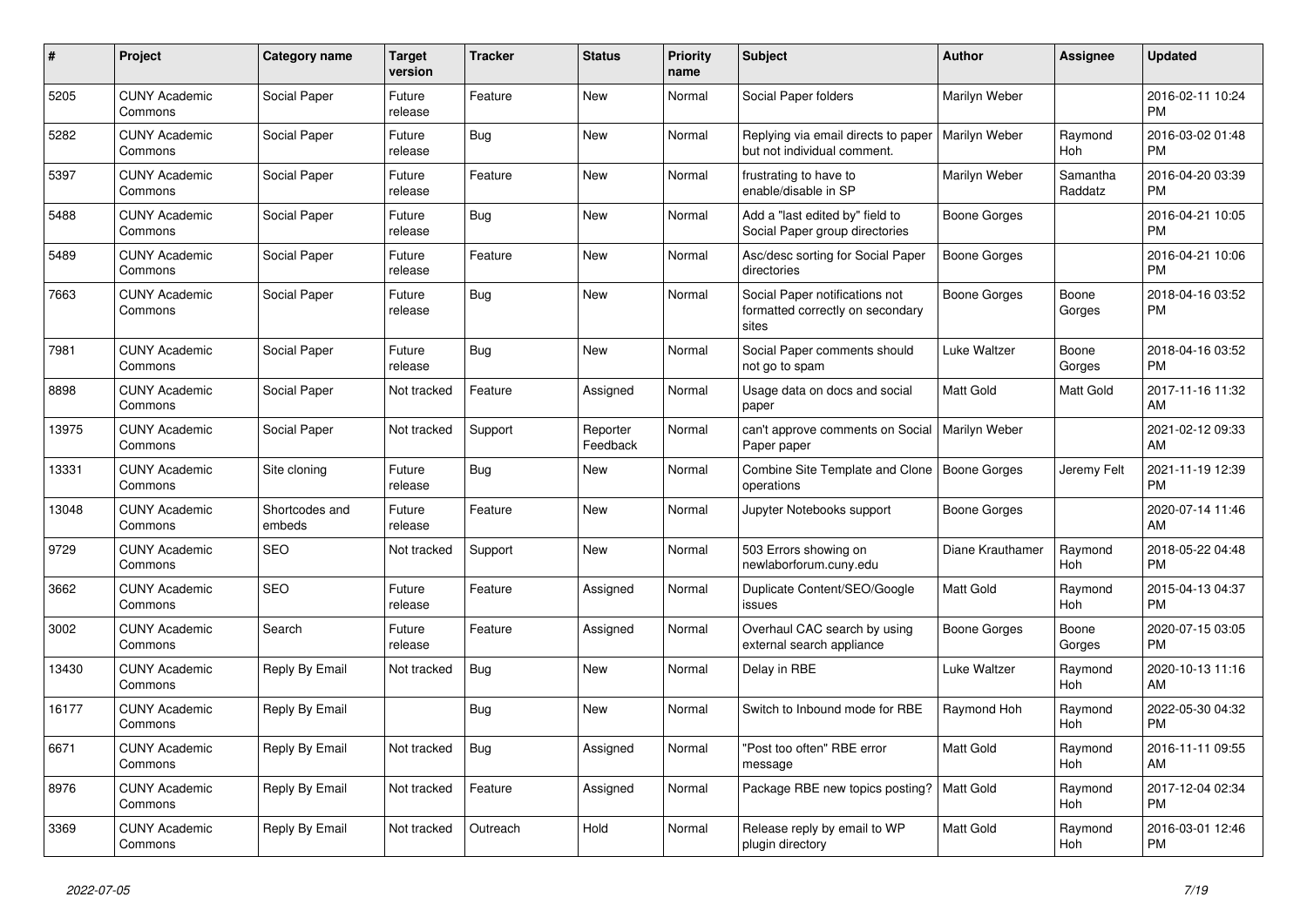| $\#$  | Project                         | <b>Category name</b>    | <b>Target</b><br>version | <b>Tracker</b> | <b>Status</b>        | <b>Priority</b><br>name | <b>Subject</b>                                                                 | <b>Author</b>    | Assignee            | <b>Updated</b>                |
|-------|---------------------------------|-------------------------|--------------------------|----------------|----------------------|-------------------------|--------------------------------------------------------------------------------|------------------|---------------------|-------------------------------|
| 8991  | <b>CUNY Academic</b><br>Commons | Reply By Email          | Not tracked              | Bug            | Hold                 | Normal                  | RBE duplicate email message<br>issue                                           | <b>Matt Gold</b> | Raymond<br>Hoh      | 2018-02-18 08:53<br><b>PM</b> |
| 308   | <b>CUNY Academic</b><br>Commons | Registration            | Future<br>release        | Feature        | New                  | Normal                  | Group recommendations for<br>signup process                                    | Boone Gorges     | Samantha<br>Raddatz | 2015-11-09 05:07<br><b>PM</b> |
| 11860 | <b>CUNY Academic</b><br>Commons | Registration            | Future<br>release        | Feature        | New                  | Normal                  | <b>Ensure Students Are Aware They</b><br>Can Use Aliases At Registration       | scott voth       |                     | 2019-09-24 08:46<br>AM        |
| 5225  | <b>CUNY Academic</b><br>Commons | Registration            | Future<br>release        | Feature        | Assigned             | Normal                  | On-boarding Issues                                                             | Luke Waltzer     | Samantha<br>Raddatz | 2016-02-12 02:58<br><b>PM</b> |
| 10273 | <b>CUNY Academic</b><br>Commons | Registration            | Not tracked              | Support        | Reporter<br>Feedback | Normal                  | users combining CF and campus<br>address                                       | Marilyn Weber    |                     | 2019-09-18 10:58<br>AM        |
| 11945 | <b>CUNY Academic</b><br>Commons | Reckoning               | Future<br>release        | Feature        | Reporter<br>Feedback | Normal                  | Add Comments bubble to<br>Reckoning views                                      | Boone Gorges     | Boone<br>Gorges     | 2019-11-12 05:14<br><b>PM</b> |
| 3506  | <b>CUNY Academic</b><br>Commons | Publicity               | 1.7                      | Publicity      | New                  | Normal                  | Prepare 1.7 email messaging                                                    | Micki Kaufman    | Micki<br>Kaufman    | 2014-10-01 12:36<br><b>PM</b> |
| 3509  | <b>CUNY Academic</b><br>Commons | Publicity               | 1.7                      | Publicity      | New                  | Normal                  | Create 1.7 digital signage imagery                                             | Micki Kaufman    | Marilyn<br>Weber    | 2014-10-01 12:40<br><b>PM</b> |
| 9643  | <b>CUNY Academic</b><br>Commons | Publicity               | Not tracked              | Feature        | New                  | Normal                  | Create a page on the Commons<br>for logos etc.                                 | Stephen Real     | Stephen Real        | 2018-04-24 10:53<br>AM        |
| 12247 | <b>CUNY Academic</b><br>Commons | Publicity               | Not tracked              | Support        | New                  | Normal                  | <b>Screenshot of First Commons</b><br>Homepage                                 | scott voth       | scott voth          | 2020-01-14 12:08<br><b>PM</b> |
| 3510  | <b>CUNY Academic</b><br>Commons | Publicity               | 1.7                      | Publicity      | Assigned             | Normal                  | Post on the News Blog re: 'My<br>Commons'                                      | Micki Kaufman    | Sarah<br>Morgano    | 2014-10-15 11:18<br>AM        |
| 3511  | <b>CUNY Academic</b><br>Commons | Publicity               | 1.7                      | Publicity      | Assigned             | Normal                  | Social media for 1.7                                                           | Micki Kaufman    | Sarah<br>Morgano    | 2014-10-14 03:32<br><b>PM</b> |
| 6115  | <b>CUNY Academic</b><br>Commons | Publicity               | Not tracked              | Feature        | Assigned             | Normal                  | create digital signage for GC                                                  | <b>Matt Gold</b> | scott voth          | 2016-10-11 10:09<br><b>PM</b> |
| 6014  | <b>CUNY Academic</b><br>Commons | Publicity               | Future<br>release        | Publicity      | Reporter<br>Feedback | Normal                  | Google search listing                                                          | <b>Matt Gold</b> | Boone<br>Gorges     | 2016-09-21 03:48<br><b>PM</b> |
| 2753  | <b>CUNY Academic</b><br>Commons | <b>Public Portfolio</b> | Future<br>release        | Feature        | New                  | Normal                  | Create actual actual tagification in<br>academic interests and other<br>fields | Micki Kaufman    | Boone<br>Gorges     | 2015-01-05 08:52<br><b>PM</b> |
| 4253  | <b>CUNY Academic</b><br>Commons | <b>Public Portfolio</b> | Future<br>release        | Design/UX      | <b>New</b>           | Normal                  | Encourage users to add portfolio<br>content                                    | Samantha Raddatz | Samantha<br>Raddatz | 2015-07-07 11:32<br>AM        |
| 4622  | <b>CUNY Academic</b><br>Commons | <b>Public Portfolio</b> | Future<br>release        | Design/UX      | New                  | Normal                  | <b>Profile Visibility Settings</b>                                             | Samantha Raddatz | Samantha<br>Raddatz | 2015-09-21 12:18<br><b>PM</b> |
| 10354 | <b>CUNY Academic</b><br>Commons | Public Portfolio        | Future<br>release        | Feature        | New                  | Normal                  | Opt out of Having a Profile Page                                               | scott voth       | Chris Stein         | 2020-05-12 10:43<br>AM        |
| 11496 | <b>CUNY Academic</b><br>Commons | <b>Public Portfolio</b> | 1.15.2                   | Support        | <b>New</b>           | Normal                  | Replace Twitter Icon on Member<br>Portfolio page                               | scott voth       | Boone<br>Gorges     | 2019-06-06 01:03<br><b>PM</b> |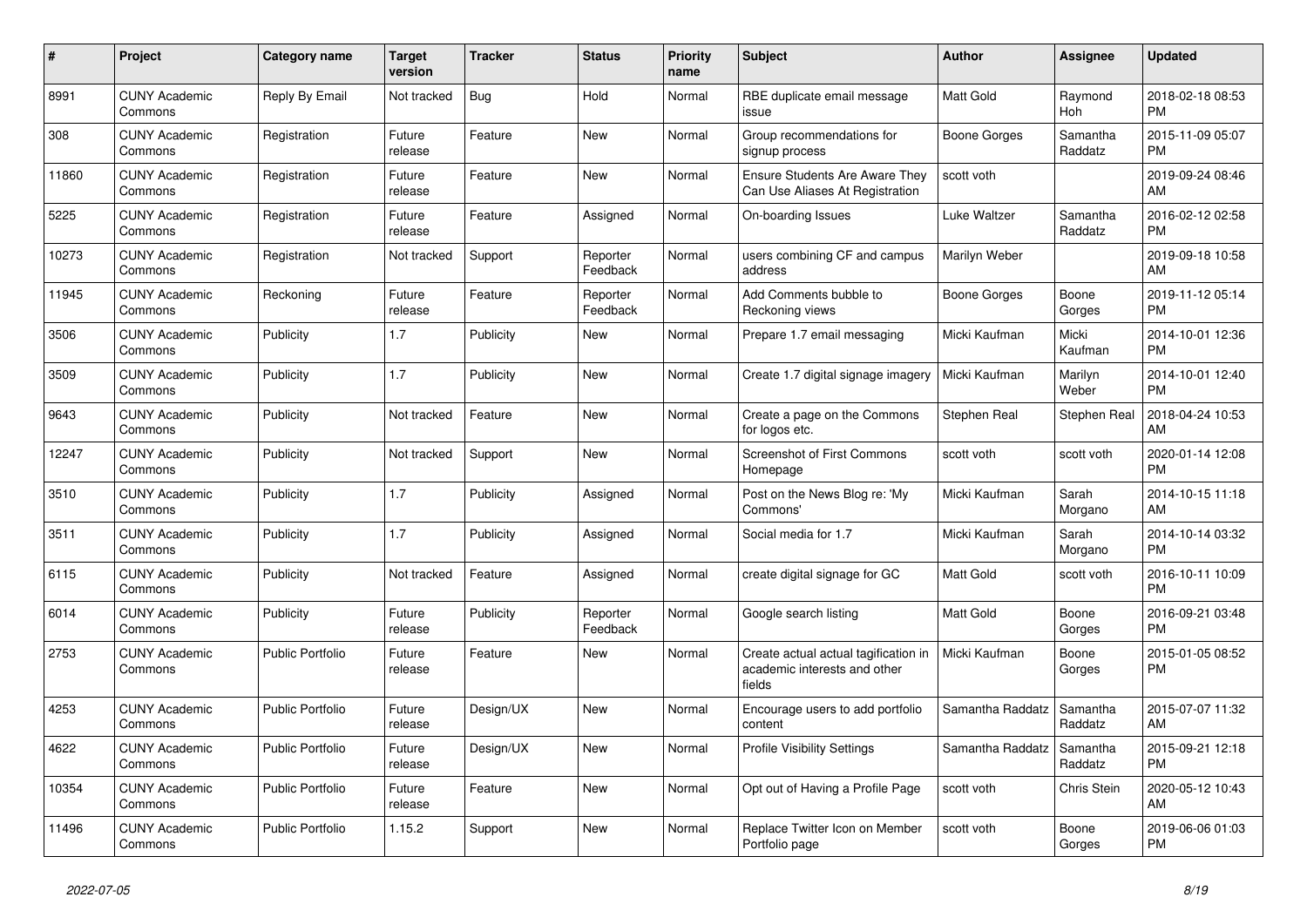| #     | Project                         | <b>Category name</b>    | <b>Target</b><br>version | <b>Tracker</b> | <b>Status</b>        | Priority<br>name | <b>Subject</b>                                                                             | Author                  | <b>Assignee</b>     | <b>Updated</b>                |
|-------|---------------------------------|-------------------------|--------------------------|----------------|----------------------|------------------|--------------------------------------------------------------------------------------------|-------------------------|---------------------|-------------------------------|
| 14184 | <b>CUNY Academic</b><br>Commons | <b>Public Portfolio</b> | Future<br>release        | Feature        | New                  | Normal           | Centralized mechanism for storing<br>Campus affiliations                                   | <b>Boone Gorges</b>     | Boone<br>Gorges     | 2022-01-04 11:35<br>AM        |
| 2832  | <b>CUNY Academic</b><br>Commons | <b>Public Portfolio</b> | Future<br>release        | Feature        | Assigned             | Normal           | Improve interface for (not)<br>auto-linking profile fields                                 | <b>Boone Gorges</b>     | Chris Stein         | 2015-01-05 08:52<br><b>PM</b> |
| 2881  | <b>CUNY Academic</b><br>Commons | <b>Public Portfolio</b> | Future<br>release        | Feature        | Assigned             | Normal           | Redesign the UX for Profiles                                                               | Chris Stein             | Chris Stein         | 2016-10-13 12:45<br><b>PM</b> |
| 3042  | <b>CUNY Academic</b><br>Commons | <b>Public Portfolio</b> | Future<br>release        | Feature        | Assigned             | Normal           | Browsing member interests                                                                  | Matt Gold               | Boone<br>Gorges     | 2015-03-21 09:04<br><b>PM</b> |
| 3220  | <b>CUNY Academic</b><br>Commons | <b>Public Portfolio</b> | Future<br>release        | Feature        | Assigned             | Normal           | Add indent/outdent option to<br>Formatting Buttons on Profile<br>Page                      | <b>Matt Gold</b>        | Boone<br>Gorges     | 2014-05-21 10:39<br><b>PM</b> |
| 3768  | <b>CUNY Academic</b><br>Commons | <b>Public Portfolio</b> | Future<br>release        | Feature        | Assigned             | Normal           | Institutions/Past positions on<br>public portfolios                                        | <b>Matt Gold</b>        | Boone<br>Gorges     | 2018-04-23 10:44<br>AM        |
| 3770  | <b>CUNY Academic</b><br>Commons | <b>Public Portfolio</b> | Future<br>release        | Feature        | Assigned             | Normal           | Improve Layout/Formatting of<br>Positions Area on Public Portfolios                        | <b>Matt Gold</b>        | Chris Stein         | 2015-04-01 09:17<br><b>PM</b> |
| 4404  | <b>CUNY Academic</b><br>Commons | <b>Public Portfolio</b> | Future<br>release        | Design/UX      | Assigned             | Normal           | Change color of permissions info<br>on portfolio editing interface                         | Matt Gold               | Samantha<br>Raddatz | 2015-08-11 05:28<br><b>PM</b> |
| 5827  | <b>CUNY Academic</b><br>Commons | <b>Public Portfolio</b> | Future<br>release        | Bug            | Assigned             | Normal           | Academic Interests square bracket<br>links not working                                     | scott voth              | Chris Stein         | 2016-08-11 11:59<br><b>PM</b> |
| 14787 | <b>CUNY Academic</b><br>Commons | <b>Plugin Packages</b>  | Future<br>release        | Feature        | New                  | Normal           | Creating a "Design" plugin<br>package                                                      | Laurie Hurson           | scott voth          | 2022-04-27 04:56<br><b>PM</b> |
| 10794 | <b>CUNY Academic</b><br>Commons | Performance             | Not tracked              | Bug            | New                  | Normal           | Memcached connection<br>occasionally breaks                                                | Boone Gorges            | Boone<br>Gorges     | 2018-12-06 03:30<br><b>PM</b> |
| 14908 | CUNY Academic<br>Commons        | Performance             |                          | Bug            | New                  | Normal           | Stale object cache on cdev                                                                 | Raymond Hoh             | Boone<br>Gorges     | 2021-12-07 09:45<br>AM        |
| 15242 | <b>CUNY Academic</b><br>Commons | Performance             | Not tracked              | Bug            | Reporter<br>Feedback | Normal           | Slugist site                                                                               | Raffi<br>Khatchadourian | Boone<br>Gorges     | 2022-02-07 11:14<br>AM        |
| 5955  | <b>CUNY Academic</b><br>Commons | Outreach                | Future<br>release        | Feature        | Assigned             | Normal           | Create auto-newsletter for<br>commons members                                              | Matt Gold               | Luke Waltzer        | 2016-08-30 10:34<br>AM        |
| 8440  | <b>CUNY Academic</b><br>Commons | Onboarding              | Not tracked              | Bug            | New                  | Normal           | Create Test Email Accounts for<br><b>Onboarding Project</b>                                | Stephen Real            | Stephen Real        | 2017-08-01 09:49<br><b>PM</b> |
| 9028  | <b>CUNY Academic</b><br>Commons | Onboarding              | Future<br>release        | Feature        | Assigned             | Normal           | suggest groups to new members<br>during the registration process                           | Matt Gold               | Chris Stein         | 2018-10-24 12:34<br><b>PM</b> |
| 9895  | <b>CUNY Academic</b><br>Commons | Onboarding              | Future<br>release        | Feature        | Assigned             | Normal           | Add "Accept Invitation"<br>link/button/function to Group<br>and/or Site invitation emails? | Luke Waltzer            | Boone<br>Gorges     | 2018-06-07 12:42<br>PM        |
| 3565  | <b>CUNY Academic</b><br>Commons | My Commons              | Not tracked              | Documentation  | New                  | Normal           | Load Newest inconsistencies                                                                | Chris Stein             | scott voth          | 2015-11-09 01:16<br>PM        |
| 3330  | <b>CUNY Academic</b><br>Commons | My Commons              | Future<br>release        | Feature        | Assigned             | Normal           | "Commons Information" tool                                                                 | Boone Gorges            | Chris Stein         | 2014-09-22 08:46<br><b>PM</b> |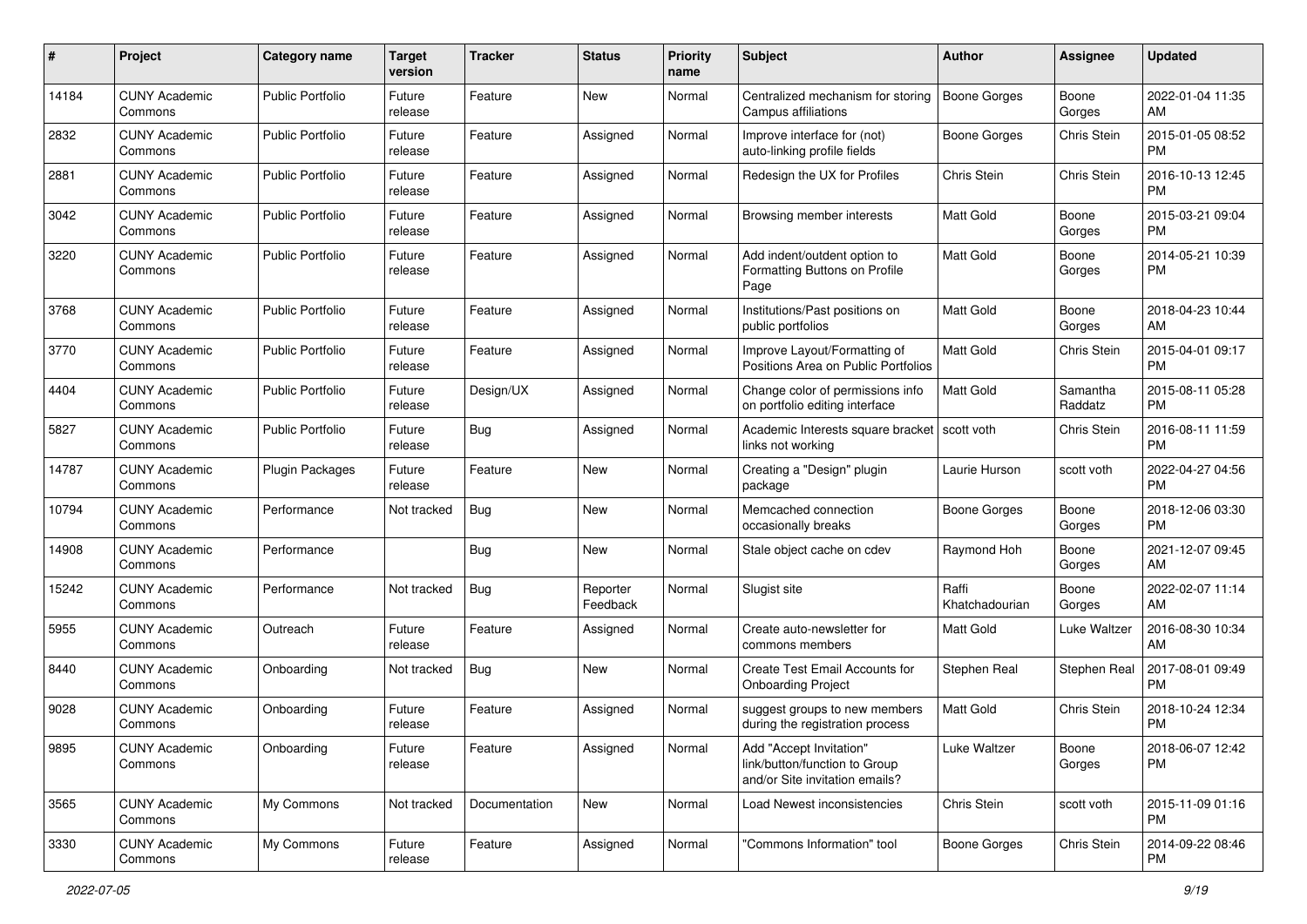| $\#$  | Project                         | <b>Category name</b>           | Target<br>version | <b>Tracker</b> | <b>Status</b>        | Priority<br>name | <b>Subject</b>                                                  | <b>Author</b>     | <b>Assignee</b>     | <b>Updated</b>                |
|-------|---------------------------------|--------------------------------|-------------------|----------------|----------------------|------------------|-----------------------------------------------------------------|-------------------|---------------------|-------------------------------|
| 3517  | <b>CUNY Academic</b><br>Commons | My Commons                     | Future<br>release | Feature        | Assigned             | Normal           | Mute/Unmute My Commons<br>updates                               | <b>Matt Gold</b>  | Raymond<br>Hoh      | 2015-11-09 01:19<br><b>PM</b> |
| 3536  | <b>CUNY Academic</b><br>Commons | My Commons                     | Future<br>release | Feature        | Assigned             | Normal           | Infinite Scroll on My Commons<br>page                           | <b>Matt Gold</b>  | Raymond<br>Hoh      | 2015-04-13 04:42<br><b>PM</b> |
| 3577  | <b>CUNY Academic</b><br>Commons | My Commons                     | Future<br>release | Design/UX      | Assigned             | Normal           | Replies to items in My Commons                                  | Matt Gold         | Raymond<br>Hoh      | 2015-04-09 05:19<br><b>PM</b> |
| 12382 | <b>CUNY Academic</b><br>Commons | Membership                     | Not tracked       | Support        | <b>New</b>           | Normal           | Email request change                                            | Marilyn Weber     | Marilyn<br>Weber    | 2020-02-06 12:56<br><b>PM</b> |
| 5234  | <b>CUNY Academic</b><br>Commons | Membership                     | Future<br>release | Feature        | Assigned             | Normal           | Write Unconfirmed patch for WP                                  | Boone Gorges      | Boone<br>Gorges     | 2016-10-24 11:18<br>AM        |
| 13891 | <b>CUNY Academic</b><br>Commons | Internal Tools and<br>Workflow | 2.1.0             | Feature        | <b>New</b>           | Normal           | Migrate automated linting to<br>GitHub Actions                  | Boone Gorges      | Jeremy Felt         | 2022-06-29 11:13<br>AM        |
| 15194 | <b>CUNY Academic</b><br>Commons | Internal Tools and<br>Workflow | 2.1.0             | Feature        | <b>New</b>           | Normal           | PHPCS sniff for un-restored<br>switch_to_blog() calls           | Boone Gorges      | Jeremy Felt         | 2022-05-26 10:45<br>AM        |
| 10580 | <b>CUNY Academic</b><br>Commons | Information<br>Architecture    | Future<br>release | Design/UX      | <b>New</b>           | Normal           | Primary nav item review                                         | Boone Gorges      | Sara Cannon         | 2022-06-28 01:29<br><b>PM</b> |
| 1888  | <b>CUNY Academic</b><br>Commons | Home Page                      | Future<br>release | Feature        | Assigned             | Normal           | Refactor BP MPO Activity Filter to<br>support proper pagination | Sarah Morgano     | Boone<br>Gorges     | 2014-05-01 07:11<br><b>PM</b> |
| 4980  | <b>CUNY Academic</b><br>Commons | Home Page                      | Future<br>release | Feature        | Assigned             | Normal           | <b>CAC Featured Content -- Adding</b><br>Randomization          | <b>Matt Gold</b>  | Boone<br>Gorges     | 2016-12-12 03:01<br><b>PM</b> |
| 6995  | <b>CUNY Academic</b><br>Commons | Home Page                      | Not tracked       | Bug            | Assigned             | Normal           | member filter on homepage not<br>working                        | Matt Gold         | Raymond<br>Hoh      | 2016-12-11 09:46<br><b>PM</b> |
| 11883 | <b>CUNY Academic</b><br>Commons | Help/Codex                     | Not tracked       | Support        | New                  | Normal           | Need Embedding Help Page<br>Update (Tableau)                    | Anthony Wheeler   | scott voth          | 2019-09-24 08:49<br>AM        |
| 12392 | <b>CUNY Academic</b><br>Commons | Help/Codex                     | Not tracked       | Documentation  | New                  | Normal           | <b>Updates to Common Commons</b><br>Questions on Help Page      | scott voth        | Margaret<br>Galvan  | 2020-02-11 10:53<br>AM        |
| 481   | <b>CUNY Academic</b><br>Commons | Groups (misc)                  | Future<br>release | Feature        | Assigned             | Normal           | ability to archive inactive groups<br>and blogs                 | Michael Mandiberg | Samantha<br>Raddatz | 2015-11-09 05:56<br><b>PM</b> |
| 3458  | <b>CUNY Academic</b><br>Commons | Groups (misc)                  | Future<br>release | Feature        | Assigned             | Normal           | Filter Members of Group by<br>Campus                            | Michael Smith     | Samantha<br>Raddatz | 2014-09-26 08:32<br><b>PM</b> |
| 9015  | <b>CUNY Academic</b><br>Commons | Groups (misc)                  | Not tracked       | Outreach       | Assigned             | Normal           | Email group admins the email<br>addresses of their groups       | Matt Gold         | Matt Gold           | 2018-01-02 09:54<br>AM        |
| 1544  | <b>CUNY Academic</b><br>Commons | Groups (misc)                  | Future<br>release | Feature        | Reporter<br>Feedback | Normal           | Group Filtering and Sorting                                     | <b>Matt Gold</b>  | Chris Stein         | 2019-03-01 02:25<br><b>PM</b> |
| 7115  | <b>CUNY Academic</b><br>Commons | Groups (misc)                  | Future<br>release | Feature        | Reporter<br>Feedback | Normal           | make licensing info clear during<br>group creation              | Matt Gold         | Raymond<br>Hoh      | 2020-12-08 11:32<br>AM        |
| 12446 | CUNY Academic<br>Commons        | Groups (misc)                  | Future<br>release | Feature        | Reporter<br>Feedback | Normal           | Toggle default site to group forum<br>posting                   | Laurie Hurson     | Laurie Hurson       | 2020-03-10 11:57<br>AM        |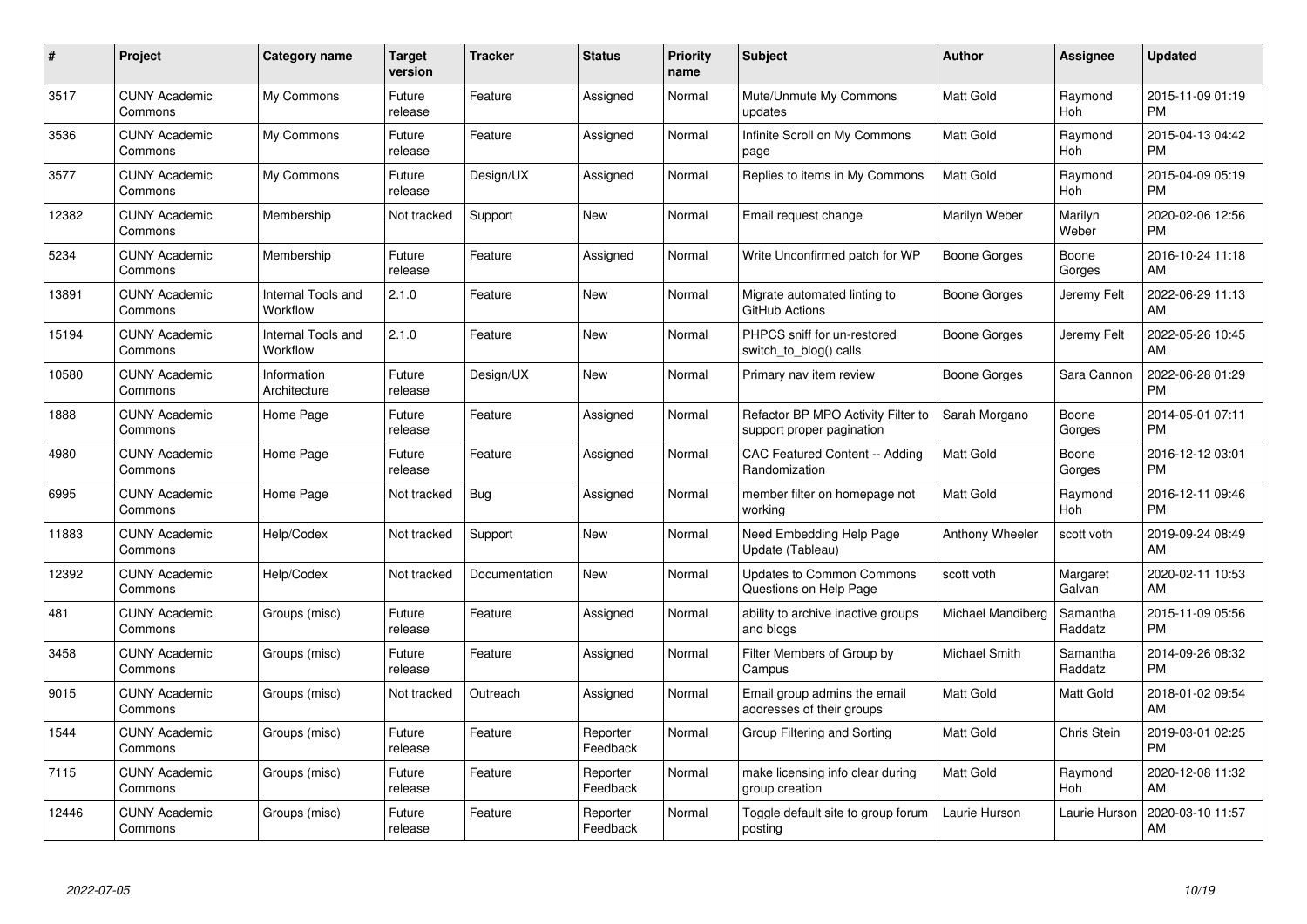| #     | Project                         | Category name      | Target<br>version | Tracker    | <b>Status</b>        | <b>Priority</b><br>name | <b>Subject</b>                                                                             | <b>Author</b>    | Assignee            | <b>Updated</b>                |
|-------|---------------------------------|--------------------|-------------------|------------|----------------------|-------------------------|--------------------------------------------------------------------------------------------|------------------|---------------------|-------------------------------|
| 13370 | <b>CUNY Academic</b><br>Commons | Group Library      | Future<br>release | Feature    | New                  | Normal                  | Library bulk deletion and folder<br>editing                                                | Colin McDonald   | Boone<br>Gorges     | 2020-10-13 10:41<br>AM        |
| 13650 | <b>CUNY Academic</b><br>Commons | Group Library      | Future<br>release | Feature    | New                  | Normal                  | Forum Attachments in Group<br>Library                                                      | Laurie Hurson    |                     | 2021-11-19 12:30<br><b>PM</b> |
| 14309 | <b>CUNY Academic</b><br>Commons | Group Library      | Future<br>release | Feature    | New                  | Normal                  | Better handling of<br>bp group document file download<br>attempts when file is not present | Boone Gorges     | Boone<br>Gorges     | 2021-11-19 12:28<br><b>PM</b> |
| 3308  | <b>CUNY Academic</b><br>Commons | Group Invitations  | Future<br>release | Feature    | Assigned             | Normal                  | Allow members to rescind group<br>invitations                                              | Matt Gold        | Boone<br>Gorges     | 2015-04-01 08:53<br><b>PM</b> |
| 3419  | <b>CUNY Academic</b><br>Commons | Group Invitations  | 1.6.14            | Bug        | Testing<br>Required  | Normal                  | Neatening the display of<br>messages on group requests                                     | <b>Matt Gold</b> | Boone<br>Gorges     | 2014-09-01 09:29<br><b>PM</b> |
| 3059  | <b>CUNY Academic</b><br>Commons | Group Forums       | Future<br>release | Design/UX  | New                  | Normal                  | Forum Post Permissable Content<br><b>Explanatory Text</b>                                  | Chris Stein      | Chris Stein         | 2015-04-02 11:27<br>AM        |
| 7928  | <b>CUNY Academic</b><br>Commons | Group Forums       | Not tracked       | <b>Bug</b> | <b>New</b>           | Normal                  | Duplicate Forum post                                                                       | Luke Waltzer     | Raymond<br>Hoh      | 2017-04-11 09:27<br><b>PM</b> |
| 13199 | <b>CUNY Academic</b><br>Commons | Group Forums       | Future<br>release | Feature    | New                  | Normal                  | Favoring Groups over bbPress<br>plugin                                                     | Colin McDonald   | Colin<br>McDonald   | 2021-11-19 12:28<br><b>PM</b> |
| 13358 | <b>CUNY Academic</b><br>Commons | Group Forums       | Future<br>release | Feature    | New                  | Normal                  | Improved UI for group forum<br>threading settings                                          | Boone Gorges     | Raymond<br>Hoh      | 2021-11-19 12:27<br><b>PM</b> |
| 585   | <b>CUNY Academic</b><br>Commons | Group Forums       | Future<br>release | Feature    | Assigned             | Normal                  | Merge Forum Topics                                                                         | Sarah Morgano    | Boone<br>Gorges     | 2011-07-06 04:11<br><b>PM</b> |
| 3192  | <b>CUNY Academic</b><br>Commons | Group Forums       | Future<br>release | Feature    | Assigned             | Normal                  | Customizable forum views for<br>bbPress 2.x group forums                                   | Boone Gorges     | Raymond<br>Hoh      | 2015-11-09 12:47<br><b>PM</b> |
| 3193  | <b>CUNY Academic</b><br>Commons | Group Forums       | Future<br>release | Feature    | Assigned             | Normal                  | bbPress 2.x dynamic roles and<br><b>RBE</b>                                                | Boone Gorges     | Boone<br>Gorges     | 2014-09-30 01:30<br><b>PM</b> |
| 4221  | <b>CUNY Academic</b><br>Commons | Group Forums       | Future<br>release | Design/UX  | Assigned             | Normal                  | Add 'Number of Posts' display<br>option to Forum page                                      | Samantha Raddatz | Samantha<br>Raddatz | 2015-06-26 02:21<br><b>PM</b> |
| 5268  | <b>CUNY Academic</b><br>Commons | Group Forums       | Future<br>release | <b>Bug</b> | Assigned             | Normal                  | Long-time to post to multiple<br>groups                                                    | Luke Waltzer     | Daniel Jones        | 2016-09-07 06:31<br><b>PM</b> |
| 9835  | <b>CUNY Academic</b><br>Commons | Group Forums       | Future<br>release | Bug        | Assigned             | Normal                  | add a "like" function?                                                                     | Marilyn Weber    | <b>Erik Trainer</b> | 2018-06-05 01:49<br><b>PM</b> |
| 10659 | <b>CUNY Academic</b><br>Commons | Group Forums       | Future<br>release | Feature    | Assigned             | Normal                  | Post to multiple groups via email                                                          | <b>Matt Gold</b> | Raymond<br>Hoh      | 2018-11-15 12:54<br>AM        |
| 13328 | <b>CUNY Academic</b><br>Commons | Group Forums       | Not tracked       | Bug        | Reporter<br>Feedback | Normal                  | cross-posting in two related<br>groups                                                     | Marilyn Weber    | Raymond<br>Hoh      | 2020-09-15 10:39<br><b>PM</b> |
| 11834 | <b>CUNY Academic</b><br>Commons | <b>Group Files</b> | Future<br>release | Feature    | New                  | Normal                  | Improved tools for managing<br>group file folders                                          | Boone Gorges     | Sonja Leix          | 2019-09-06 03:55<br><b>PM</b> |
| 12091 | <b>CUNY Academic</b><br>Commons | <b>Group Files</b> | Future<br>release | Feature    | <b>New</b>           | Normal                  | Improved pre-upload file validation<br>for bp-group-documents                              | Boone Gorges     | Boone<br>Gorges     | 2019-11-14 01:21<br><b>PM</b> |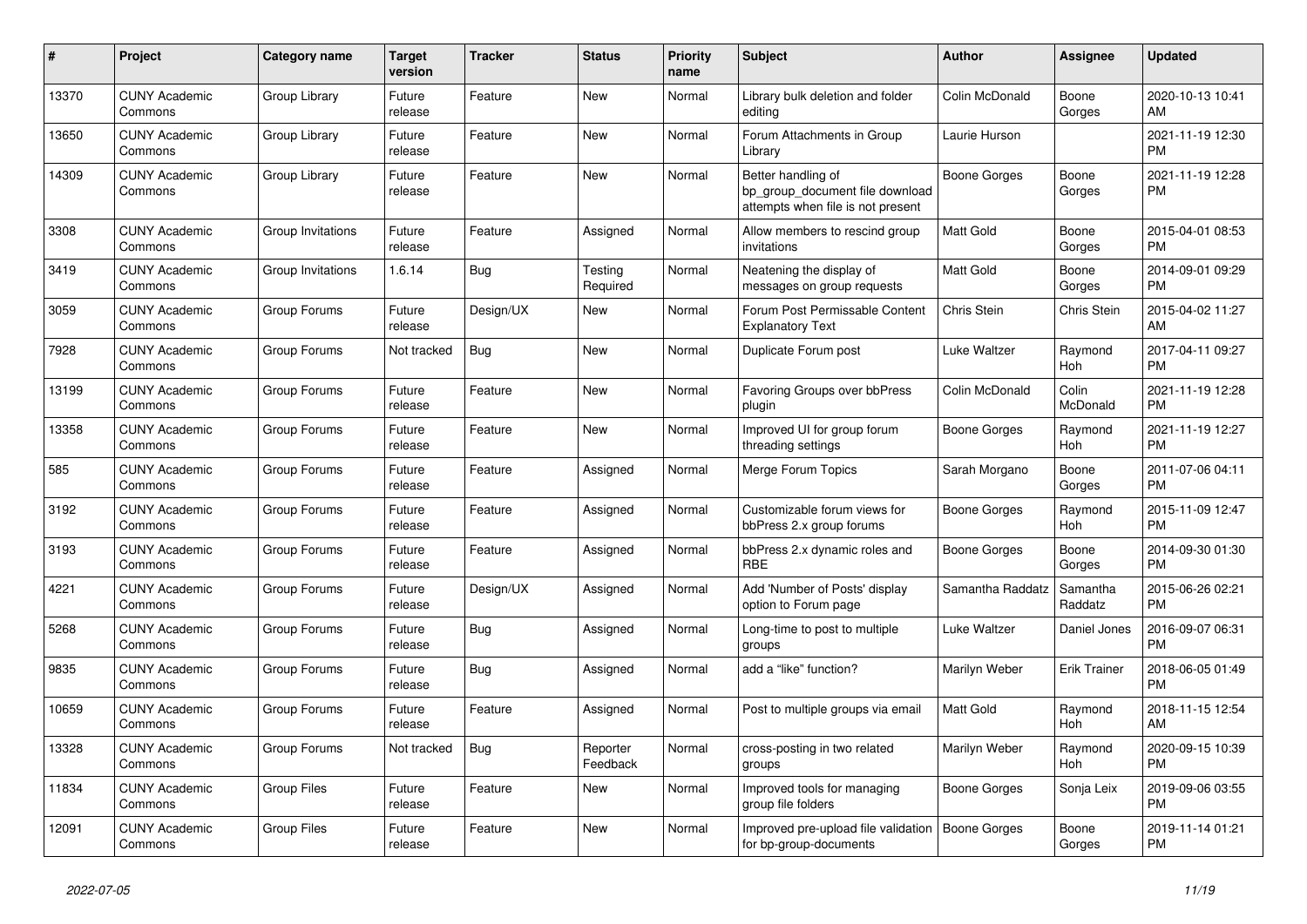| #     | Project                         | <b>Category name</b>       | <b>Target</b><br>version | <b>Tracker</b> | <b>Status</b>        | <b>Priority</b><br>name | <b>Subject</b>                                                                      | <b>Author</b>           | <b>Assignee</b>     | <b>Updated</b>                |
|-------|---------------------------------|----------------------------|--------------------------|----------------|----------------------|-------------------------|-------------------------------------------------------------------------------------|-------------------------|---------------------|-------------------------------|
| 3580  | <b>CUNY Academic</b><br>Commons | Group Blogs                | Future<br>release        | Feature        | <b>New</b>           | Normal                  | Multiple blogs per group                                                            | Boone Gorges            | Boone<br>Gorges     | 2018-02-20 02:02<br><b>PM</b> |
| 653   | <b>CUNY Academic</b><br>Commons | <b>Group Blogs</b>         | Future<br>release        | Feature        | Assigned             | Normal                  | Redesign Integration of Groups<br>and Blogs                                         | <b>Matt Gold</b>        | Samantha<br>Raddatz | 2015-11-09 05:40<br><b>PM</b> |
| 8756  | <b>CUNY Academic</b><br>Commons | Group Blogs                | Future<br>release        | Feature        | Hold                 | Normal                  | Connect multiple blogs to one<br>group?                                             | <b>Matt Gold</b>        | Boone<br>Gorges     | 2017-09-30 10:42<br>AM        |
| 5317  | <b>CUNY Academic</b><br>Commons | Group Blogs                | Not tracked              | Bug            | Reporter<br>Feedback | Normal                  | Notifications of New Post Didn't<br>Come                                            | Luke Waltzer            | Samantha<br>Raddatz | 2016-03-21 10:41<br><b>PM</b> |
| 4481  | <b>CUNY Academic</b><br>Commons | Events                     | Future<br>release        | Feature        | <b>New</b>           | Normal                  | Group admins/mods should have<br>the ability to unlink an event from<br>the group   | Boone Gorges            | Boone<br>Gorges     | 2017-04-24 03:53<br><b>PM</b> |
| 4592  | <b>CUNY Academic</b><br>Commons | Events                     | Future<br>release        | Design/UX      | <b>New</b>           | Normal                  | Event Creation - Venue Dropdown<br>Slow                                             | Samantha Raddatz        | Boone<br>Gorges     | 2015-09-14 04:56<br><b>PM</b> |
| 11531 | <b>CUNY Academic</b><br>Commons | Events                     | Future<br>release        | Feature        | <b>New</b>           | Normal                  | Main Events calendar should<br>include non-public events that<br>user has access to | scott voth              | Boone<br>Gorges     | 2019-06-11 10:00<br>AM        |
| 3475  | <b>CUNY Academic</b><br>Commons | Events                     | Future<br>release        | Feature        | Assigned             | Normal                  | Request to add plugin to<br>streamline room<br>booking/appointment booking          | Naomi Barrettara        | Boone<br>Gorges     | 2014-12-01 05:14<br><b>PM</b> |
| 4053  | <b>CUNY Academic</b><br>Commons | Events                     | Future<br>release        | Feature        | Assigned             | Normal                  | Create new tab for past events                                                      | <b>Matt Gold</b>        | Boone<br>Gorges     | 2015-05-12 02:10<br><b>PM</b> |
| 4238  | <b>CUNY Academic</b><br>Commons | Events                     | Future<br>release        | Feature        | Assigned             | Normal                  | Copy Events to Other Groups?                                                        | <b>Matt Gold</b>        | Boone<br>Gorges     | 2015-07-02 10:08<br>AM        |
| 4438  | <b>CUNY Academic</b><br>Commons | Events                     | Future<br>release        | Bug            | Assigned             | Normal                  | Events Calendar - Export<br><b>Recurring Events</b>                                 | scott voth              | Daniel Jones        | 2016-05-23 04:25<br><b>PM</b> |
| 4903  | <b>CUNY Academic</b><br>Commons | Events                     | Future<br>release        | Design/UX      | Assigned             | Normal                  | Improving visual appearance of<br>event calendars                                   | <b>Matt Gold</b>        | Boone<br>Gorges     | 2016-10-13 11:51<br>AM        |
| 5696  | <b>CUNY Academic</b><br>Commons | Events                     | Future<br>release        | Feature        | Assigned             | Normal                  | Events Calendar - display options<br>calendar aggregation /                         | <b>Matt Gold</b>        | Boone<br>Gorges     | 2016-10-13 11:44<br>AM        |
| 11077 | <b>CUNY Academic</b><br>Commons | Events                     | Not tracked              | Feature        | Reporter<br>Feedback | Normal                  | Show event category description<br>in event list view                               | Raffi<br>Khatchadourian |                     | 2019-02-12 10:38<br><b>PM</b> |
| 5992  | <b>CUNY Academic</b><br>Commons | <b>Email Notifications</b> | Future<br>release        | Feature        | New                  | Normal                  | Changing the From line of<br>autogenerated blog emails                              | Marilyn Weber           |                     | 2018-09-27 05:19<br><b>PM</b> |
| 12042 | <b>CUNY Academic</b><br>Commons | <b>Email Notifications</b> | Future<br>release        | Feature        | <b>New</b>           | Normal                  | Improved error logging for BPGES<br>send queue                                      | <b>Boone Gorges</b>     | Boone<br>Gorges     | 2021-11-19 12:25<br><b>PM</b> |
| 15604 | <b>CUNY Academic</b><br>Commons | <b>Email Notifications</b> | Future<br>release        | Feature        | Assigned             | Normal                  | <b>Restructure Commons Group</b><br><b>Digest Email Messages</b>                    | <b>Matt Gold</b>        | Boone<br>Gorges     | 2022-05-26 10:45<br>AM        |
| 9979  | <b>CUNY Academic</b><br>Commons | <b>Email Notifications</b> | Not tracked              | Bug            | Reporter<br>Feedback | Normal                  | Reports of slow email activation<br>emails                                          | <b>Matt Gold</b>        | Boone<br>Gorges     | 2018-08-29 09:40<br><b>PM</b> |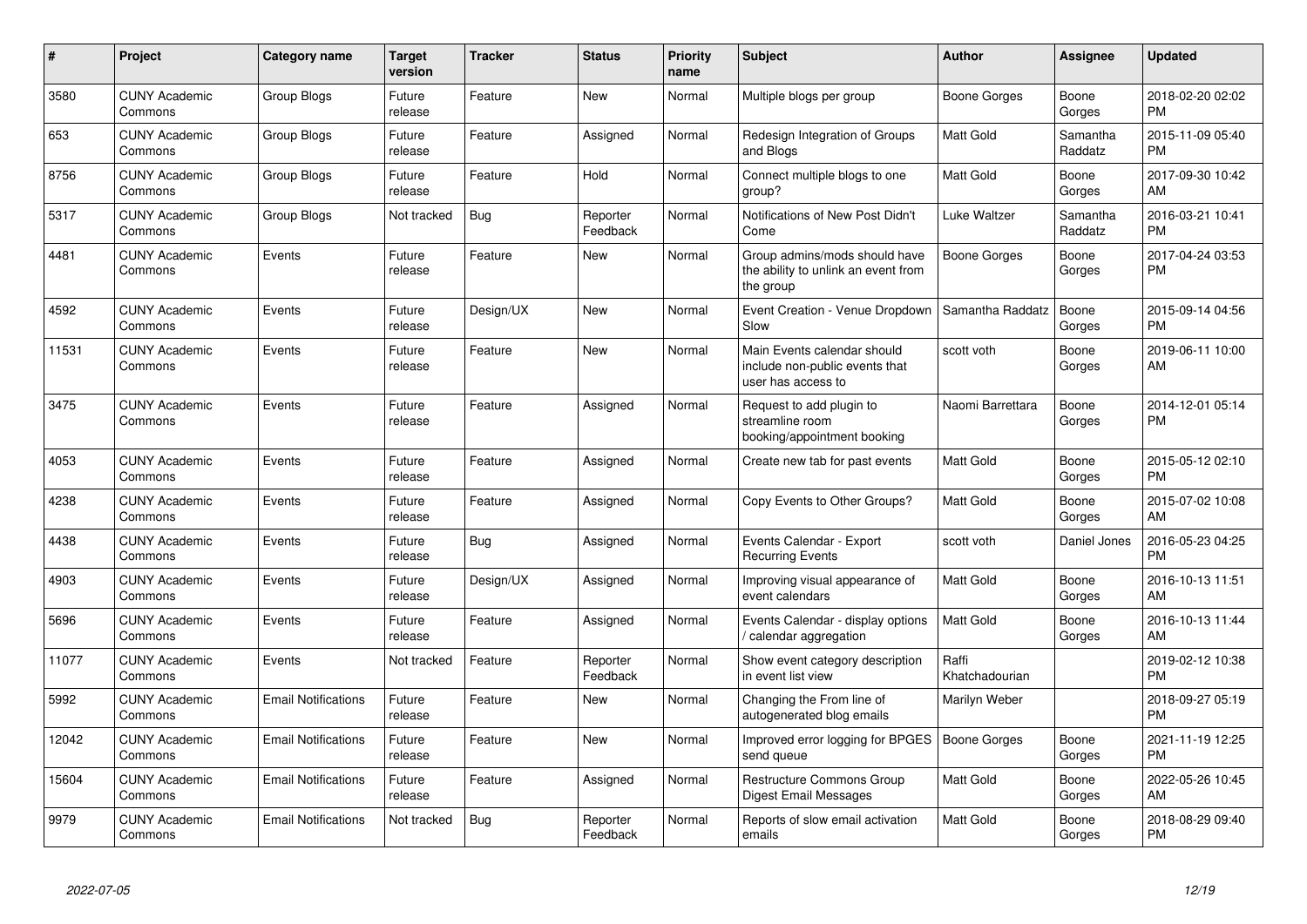| $\pmb{\#}$ | Project                         | <b>Category name</b> | <b>Target</b><br>version | <b>Tracker</b> | <b>Status</b>        | <b>Priority</b><br>name | <b>Subject</b>                                                      | <b>Author</b>           | <b>Assignee</b>     | <b>Updated</b>                |
|------------|---------------------------------|----------------------|--------------------------|----------------|----------------------|-------------------------|---------------------------------------------------------------------|-------------------------|---------------------|-------------------------------|
| 14496      | <b>CUNY Academic</b><br>Commons | Domain Mapping       | Future<br>release        | Bug            | <b>New</b>           | Normal                  | Mapped domain SSO uses<br>third-party cookies                       | Raymond Hoh             | Raymond<br>Hoh      | 2021-05-24 04:03<br><b>PM</b> |
| 10982      | <b>CUNY Academic</b><br>Commons | Domain Mapping       | Not tracked              | Support        | Reporter<br>Feedback | Normal                  | <b>CNAME</b> question                                               | scott voth              |                     | 2019-01-22 04:29<br><b>PM</b> |
| 11493      | <b>CUNY Academic</b><br>Commons | Domain Mapping       | Not tracked              | Support        | Reporter<br>Feedback | Normal                  | Domain Mapping Request - Talia<br>Schaffer                          | scott voth              | Matt Gold           | 2019-08-06 08:39<br>AM        |
| 3524       | <b>CUNY Academic</b><br>Commons | Documentation        | Not tracked              | Documentation  | Assigned             | Normal                  | Post describing all you can do<br>when starting up a new blog/group | Matt Gold               | scott voth          | 2014-10-04 12:56<br><b>PM</b> |
| 4225       | <b>CUNY Academic</b><br>Commons | DiRT Integration     | Future<br>release        | Design/UX      | <b>New</b>           | Normal                  | Add information to DIRT page (in<br>Create a Group)                 | Samantha Raddatz        | <b>Matt Gold</b>    | 2015-06-26 03:14<br><b>PM</b> |
| 16199      | <b>CUNY Academic</b><br>Commons | <b>Directories</b>   | 2.0.3                    | <b>Bug</b>     | New                  | Normal                  | Removed "Semester" Filter from<br><b>Courses Directory</b>          | Laurie Hurson           | Boone<br>Gorges     | 2022-06-29 11:32<br>AM        |
| 10439      | <b>CUNY Academic</b><br>Commons | Design               | 2.1.0                    | Design/UX      | <b>New</b>           | Normal                  | Create Style Guide for Commons                                      | Sonja Leix              | Sara Cannon         | 2022-06-28 01:43<br><b>PM</b> |
| 860        | <b>CUNY Academic</b><br>Commons | Design               | Future<br>release        | Design/UX      | Assigned             | Normal                  | <b>Standardize Button Treatment</b><br><b>Across the Commons</b>    | Chris Stein             | Chris Stein         | 2014-05-01 09:45<br>AM        |
| 2754       | <b>CUNY Academic</b><br>Commons | Design               | Future<br>release        | Feature        | Assigned             | Normal                  | Determine strategy for CAC logo<br>handling in top header           | Micki Kaufman           | Chris Stein         | 2015-01-05 08:53<br><b>PM</b> |
| 8902       | <b>CUNY Academic</b><br>Commons | Design               | Not tracked              | Feature        | Assigned             | Normal                  | Report back on research on<br><b>BuddyPress themes</b>              | Matt Gold               | Michael Smith       | 2017-11-10 12:31<br><b>PM</b> |
| 9420       | <b>CUNY Academic</b><br>Commons | cuny.is              | Not tracked              | Feature        | New                  | Normal                  | Request for http://cuny.is/streams                                  | Raffi<br>Khatchadourian | Marilyn<br>Weber    | 2018-04-02 10:08<br>AM        |
| 10226      | <b>CUNY Academic</b><br>Commons | Courses              | Future<br>release        | Feature        | New                  | Normal                  | Add "My Courses" to drop down<br>list                               | scott voth              | Boone<br>Gorges     | 2021-11-19 12:42<br><b>PM</b> |
| 11789      | <b>CUNY Academic</b><br>Commons | Courses              | Future<br>release        | Feature        | New                  | Normal                  | Ability to remove item from<br>Courses list                         | Laurie Hurson           | Sonja Leix          | 2019-09-24 12:28<br><b>PM</b> |
| 12438      | <b>CUNY Academic</b><br>Commons | Courses              | Not tracked              | Bug            | New                  | Normal                  | Site appearing twice                                                | Laurie Hurson           | Boone<br>Gorges     | 2020-02-18 01:34<br><b>PM</b> |
| 11556      | <b>CUNY Academic</b><br>Commons | Courses              | Not tracked              | <b>Bug</b>     | Reporter<br>Feedback | Normal                  | Instructor name given in course<br>listing                          | Tom Harbison            |                     | 2019-06-25 04:12<br><b>PM</b> |
| 4027       | <b>CUNY Academic</b><br>Commons | Commons In A Box     | Not tracked              | Design/UX      | Assigned             | Normal                  | Usability review of CBOX update<br>procedures                       | <b>Matt Gold</b>        | Samantha<br>Raddatz | 2015-05-11 06:36<br><b>PM</b> |
| 9060       | <b>CUNY Academic</b><br>Commons | Commons In A Box     | Not tracked              | Bug            | Hold                 | Normal                  | Problems with CBox image library<br>upload                          | Lisa Rhody              | Raymond<br>Hoh      | 2018-01-10 03:26<br><b>PM</b> |
| 14994      | <b>CUNY Academic</b><br>Commons | cdev.gc.cuny.edu     | Not tracked              | Support        | In Progress          | Normal                  | Clear Cache on CDEV                                                 | scott voth              | Raymond<br>Hoh      | 2021-12-07 03:51<br><b>PM</b> |
| 13466      | <b>CUNY Academic</b><br>Commons | Cavalcade            | Future<br>release        | Feature        | <b>New</b>           | Normal                  | Automated cleanup for duplicate<br>Cavalcade tasks                  | Boone Gorges            | Boone<br>Gorges     | 2020-10-13 05:24<br><b>PM</b> |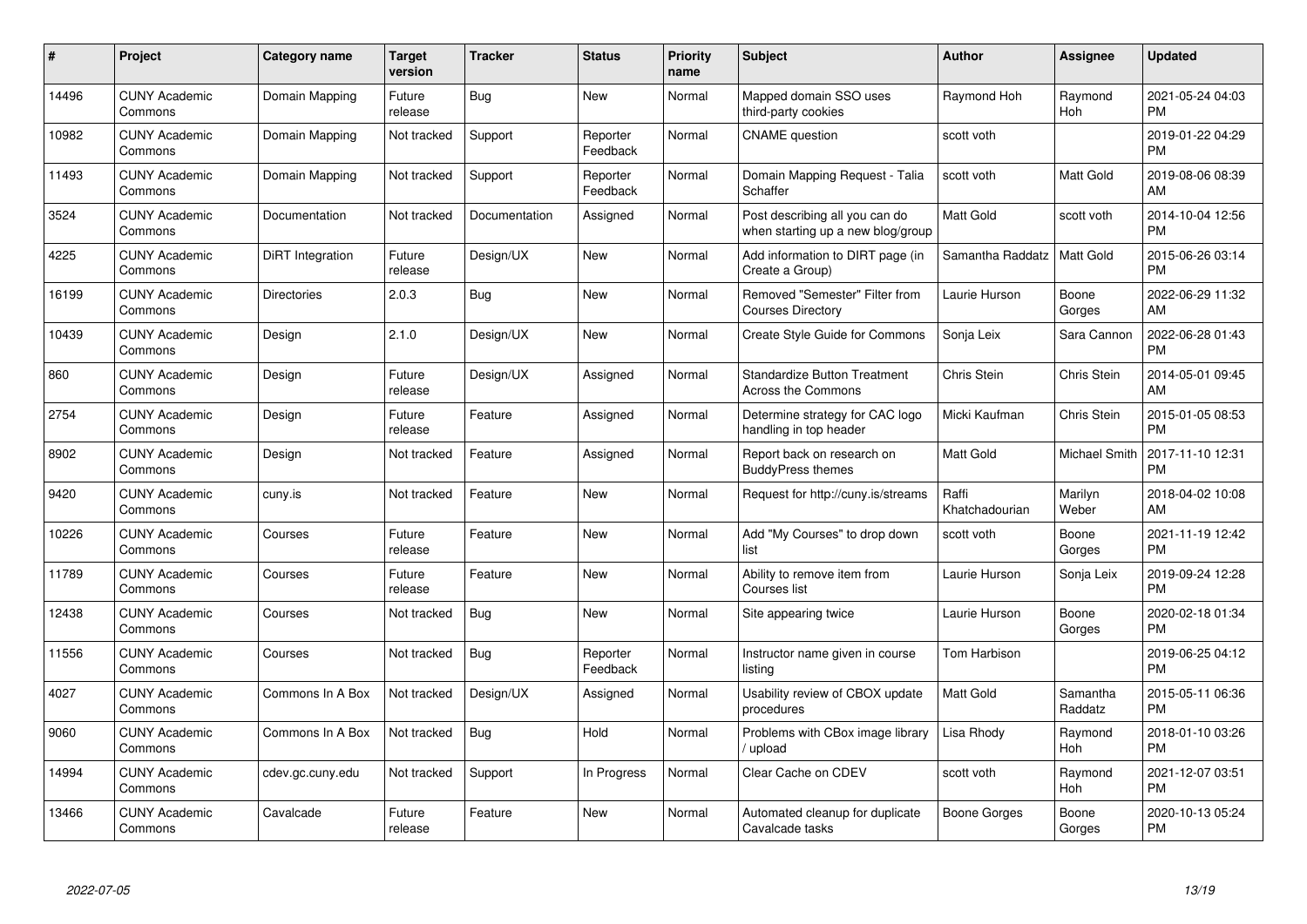| $\#$  | Project                         | <b>Category name</b>      | <b>Target</b><br>version | <b>Tracker</b> | <b>Status</b>        | <b>Priority</b><br>name | <b>Subject</b>                                                       | <b>Author</b>       | Assignee            | <b>Updated</b>                |
|-------|---------------------------------|---------------------------|--------------------------|----------------|----------------------|-------------------------|----------------------------------------------------------------------|---------------------|---------------------|-------------------------------|
| 4226  | <b>CUNY Academic</b><br>Commons | <b>BuddyPress Docs</b>    | Future<br>release        | Design/UX      | New                  | Normal                  | Add option to connect a Doc with<br>a Group                          | Samantha Raddatz    | Samantha<br>Raddatz | 2015-09-09 04:08<br><b>PM</b> |
| 618   | <b>CUNY Academic</b><br>Commons | <b>BuddyPress Docs</b>    | Future<br>release        | Feature        | Assigned             | Normal                  | <b>BuddyPress Docs: export formats</b>                               | <b>Boone Gorges</b> | Boone<br>Gorges     | 2015-11-09 05:38<br><b>PM</b> |
| 1422  | <b>CUNY Academic</b><br>Commons | <b>BuddyPress Docs</b>    | Future<br>release        | Feature        | Assigned             | Normal                  | Make "created Doc" activity icons<br>non-mini                        | Boone Gorges        | Boone<br>Gorges     | 2015-11-09 05:48<br><b>PM</b> |
| 1744  | <b>CUNY Academic</b><br>Commons | <b>BuddyPress Docs</b>    | Future<br>release        | Feature        | Assigned             | Normal                  | Spreadsheet-style Docs                                               | Boone Gorges        | Boone<br>Gorges     | 2015-11-09 06:13<br><b>PM</b> |
| 2523  | <b>CUNY Academic</b><br>Commons | <b>BuddyPress Docs</b>    | Future<br>release        | Feature        | Assigned             | Normal                  | Allow Users to Upload Images to<br><b>BP</b> Docs                    | <b>Matt Gold</b>    | Boone<br>Gorges     | 2015-11-09 06:14<br><b>PM</b> |
| 7624  | <b>CUNY Academic</b><br>Commons | BuddyPress (misc)         | Future<br>release        | Design/UX      | <b>New</b>           | Normal                  | <b>BP Notifications</b>                                              | Luke Waltzer        | Paige Dupont        | 2017-02-08 10:43<br><b>PM</b> |
| 11243 | <b>CUNY Academic</b><br>Commons | BuddyPress (misc)         | Future<br>release        | Bug            | New                  | Normal                  | Audit bp-custom.php                                                  | Raymond Hoh         | Raymond<br>Hoh      | 2022-04-26 11:59<br>AM        |
| 377   | <b>CUNY Academic</b><br>Commons | BuddyPress (misc)         | Future<br>release        | Feature        | Assigned             | Normal                  | Like buttons                                                         | Matt Gold           | Boone<br>Gorges     | 2010-11-16 05:13<br><b>PM</b> |
| 435   | <b>CUNY Academic</b><br>Commons | BuddyPress (misc)         | Future<br>release        | Feature        | Assigned             | Normal                  | Include Avatar Images in Forum<br><b>Post Notification Emails</b>    | Matt Gold           | Boone<br>Gorges     | 2010-12-08 12:40<br><b>PM</b> |
| 500   | <b>CUNY Academic</b><br>Commons | BuddyPress (misc)         | Future<br>release        | Feature        | Assigned             | Normal                  | <b>Export Group Data</b>                                             | Matt Gold           | Boone<br>Gorges     | 2010-12-19 12:09<br><b>PM</b> |
| 554   | <b>CUNY Academic</b><br>Commons | BuddyPress (misc)         | Future<br>release        | Feature        | Assigned             | Normal                  | Add Trackback notifications to<br>site-wide activity feed            | Matt Gold           | Boone<br>Gorges     | 2015-11-09 06:19<br><b>PM</b> |
| 599   | <b>CUNY Academic</b><br>Commons | BuddyPress (misc)         | Future<br>release        | Feature        | Assigned             | Normal                  | Consider adding rating plugins for<br><b>BuddyPress/BBPress</b>      | <b>Matt Gold</b>    | Boone<br>Gorges     | 2011-08-22 06:50<br><b>PM</b> |
| 635   | <b>CUNY Academic</b><br>Commons | BuddyPress (misc)         | Future<br>release        | Feature        | Assigned             | Normal                  | Big Blue Button -<br>Videoconferencing in Groups and<br><b>Blogs</b> | Matt Gold           | Boone<br>Gorges     | 2011-03-14 03:24<br><b>PM</b> |
| 6078  | <b>CUNY Academic</b><br>Commons | <b>Blogs (BuddyPress)</b> | Future<br>release        | Feature        | <b>New</b>           | Normal                  | Explore Adding Network Blog<br>Metadata Plugin                       | Luke Waltzer        | Luke Waltzer        | 2016-10-11 10:29<br><b>PM</b> |
| 8835  | <b>CUNY Academic</b><br>Commons | <b>Blogs (BuddyPress)</b> | Future<br>release        | Feature        | <b>New</b>           | Normal                  | Extend cuny is shortlinks to sites                                   | Luke Waltzer        | Boone<br>Gorges     | 2022-04-26 11:59<br>AM        |
| 8836  | <b>CUNY Academic</b><br>Commons | <b>Blogs (BuddyPress)</b> | Future<br>release        | Feature        | Assigned             | Normal                  | Redesign site launch process                                         | Matt Gold           | Boone<br>Gorges     | 2019-10-03 02:49<br><b>PM</b> |
| 12350 | <b>CUNY Academic</b><br>Commons | <b>Blogs (BuddyPress)</b> | Not tracked              | Support        | Reporter<br>Feedback | Normal                  | URL creation problem                                                 | Marilyn Weber       |                     | 2020-02-03 11:27<br>AM        |
| 4635  | <b>CUNY Academic</b><br>Commons | Authentication            | Future<br>release        | Feature        | <b>New</b>           | Normal                  | Allow non-WP authentication                                          | Boone Gorges        | Sonja Leix          | 2019-03-01 02:05<br><b>PM</b> |
| 9720  | <b>CUNY Academic</b><br>Commons | Authentication            | Future<br>release        | Feature        | New                  | Normal                  | The Commons should be an<br>oAuth provider                           | Boone Gorges        |                     | 2019-03-01 02:04<br><b>PM</b> |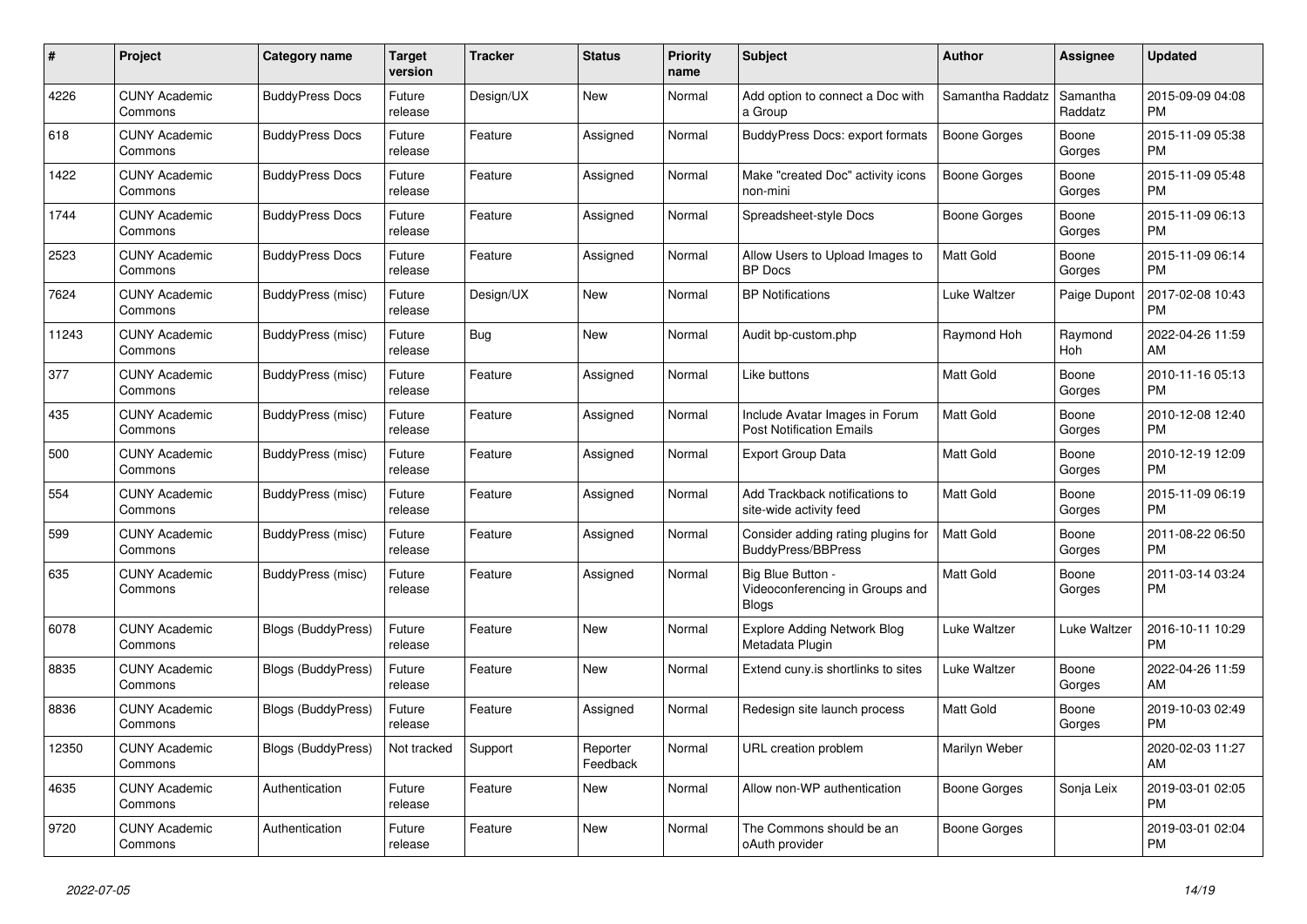| $\#$  | Project                         | <b>Category name</b> | <b>Target</b><br>version | <b>Tracker</b> | <b>Status</b> | Priority<br>name | <b>Subject</b>                                                                                                                               | <b>Author</b>      | <b>Assignee</b>     | <b>Updated</b>                |
|-------|---------------------------------|----------------------|--------------------------|----------------|---------------|------------------|----------------------------------------------------------------------------------------------------------------------------------------------|--------------------|---------------------|-------------------------------|
| 7022  | <b>CUNY Academic</b><br>Commons | Announcements        | Future<br>release        | Bug            | <b>New</b>    | Normal           | Sitewide announcements should<br>be displayed on, and dismissable<br>from, mapped domains                                                    | Boone Gorges       | Boone<br>Gorges     | 2018-03-22 10:18<br>AM        |
| 4972  | <b>CUNY Academic</b><br>Commons | Analytics            | Not tracked              | Bug            | <b>New</b>    | Normal           | Newsletter Analytics                                                                                                                         | Stephen Real       | Matt Gold           | 2015-12-09 12:54<br><b>PM</b> |
| 5679  | <b>CUNY Academic</b><br>Commons | Analytics            | Not tracked              | Feature        | <b>New</b>    | Normal           | Logged In Users for GA                                                                                                                       | Valerie Townsend   | Valerie<br>Townsend | 2016-06-11 09:49<br><b>AM</b> |
| 15210 | <b>CUNY Academic</b><br>Commons | Analytics            | Not tracked              | Design/UX      | <b>New</b>    | Normal           | Google Analytics improvements                                                                                                                | Colin McDonald     | Boone<br>Gorges     | 2022-05-24 10:47<br><b>AM</b> |
| 1460  | <b>CUNY Academic</b><br>Commons | Analytics            | Future<br>release        | Feature        | Assigned      | Normal           | <b>Update System Report</b>                                                                                                                  | <b>Brian Foote</b> | Boone<br>Gorges     | 2015-11-09 06:13<br><b>PM</b> |
| 4070  | <b>CUNY Academic</b><br>Commons | Analytics            | Not tracked              | Support        | Assigned      | Normal           | Request for JITP site analytics                                                                                                              | Matt Gold          | Seth Persons        | 2016-02-23 03:09<br><b>PM</b> |
| 5581  | <b>CUNY Academic</b><br>Commons | Analytics            | Future<br>release        | Feature        | Assigned      | Normal           | <b>Explore alternatives to Google</b><br>Analytics                                                                                           | <b>Matt Gold</b>   | Valerie<br>Townsend | 2020-04-17 03:12<br><b>PM</b> |
| 8900  | <b>CUNY Academic</b><br>Commons | Accessibility        | Future<br>release        | Feature        | Assigned      | Normal           | Look into tools to enforce<br>accessibility in WP environment                                                                                | Matt Gold          | Boone<br>Gorges     | 2022-04-26 11:59<br>AM        |
| 8901  | <b>CUNY Academic</b><br>Commons | Accessibility        | Future<br>release        | Feature        | Assigned      | Normal           | Theme analysis for accessibility                                                                                                             | <b>Matt Gold</b>   | Boone<br>Gorges     | 2022-04-26 11:59<br>AM        |
| 10839 | <b>CUNY Academic</b><br>Commons | About page           | Not tracked              | Support        | <b>New</b>    | Normal           | <b>Mission Statement Needs</b><br>Revision                                                                                                   | scott voth         | Matt Gold           | 2018-12-26 10:58<br>AM        |
| 2666  | <b>CUNY Academic</b><br>Commons | About page           | Not tracked              | Documentation  | Assigned      | Normal           | <b>Update About Text</b>                                                                                                                     | Chris Stein        | Luke Waltzer        | 2016-03-04 11:19<br>AM        |
| 5298  | <b>CUNY Academic</b><br>Commons |                      | Not tracked              | Publicity      | New           | Normal           | Survey Pop-Up Text                                                                                                                           | Samantha Raddatz   | Samantha<br>Raddatz | 2016-03-22 12:27<br><b>PM</b> |
| 6665  | <b>CUNY Academic</b><br>Commons |                      | Not tracked              | Publicity      | <b>New</b>    | Normal           | Dead Link in 1.10 announcement<br>post                                                                                                       | Paige Dupont       | Stephen Real        | 2016-12-01 03:11<br><b>PM</b> |
| 8607  | <b>CUNY Academic</b><br>Commons |                      | Not tracked              | Support        | <b>New</b>    | Normal           | Paypal?                                                                                                                                      | Marilyn Weber      | Matt Gold           | 2018-05-15 01:37<br><b>PM</b> |
| 9908  | <b>CUNY Academic</b><br>Commons |                      | Not tracked              | Feature        | <b>New</b>    | Normal           | Is it possible to send email<br>updates to users (or an email<br>address not on the list) for only a<br>single page AFTER being<br>prompted? | Michael Shields    | scott voth          | 2018-06-11 01:34<br><b>PM</b> |
| 11392 | <b>CUNY Academic</b><br>Commons |                      | Future<br>release        | Bug            | New           | Normal           | Migrate users away from<br><b>StatPress</b>                                                                                                  | Boone Gorges       |                     | 2019-04-23 03:53<br><b>PM</b> |
| 11393 | <b>CUNY Academic</b><br>Commons |                      | Not tracked              | Publicity      | <b>New</b>    | Normal           | After 1.15 release, ceate a hero<br>slide and post about adding a site<br>to a group                                                         | scott voth         | Patrick<br>Sweeney  | 2019-05-14 10:32<br>AM        |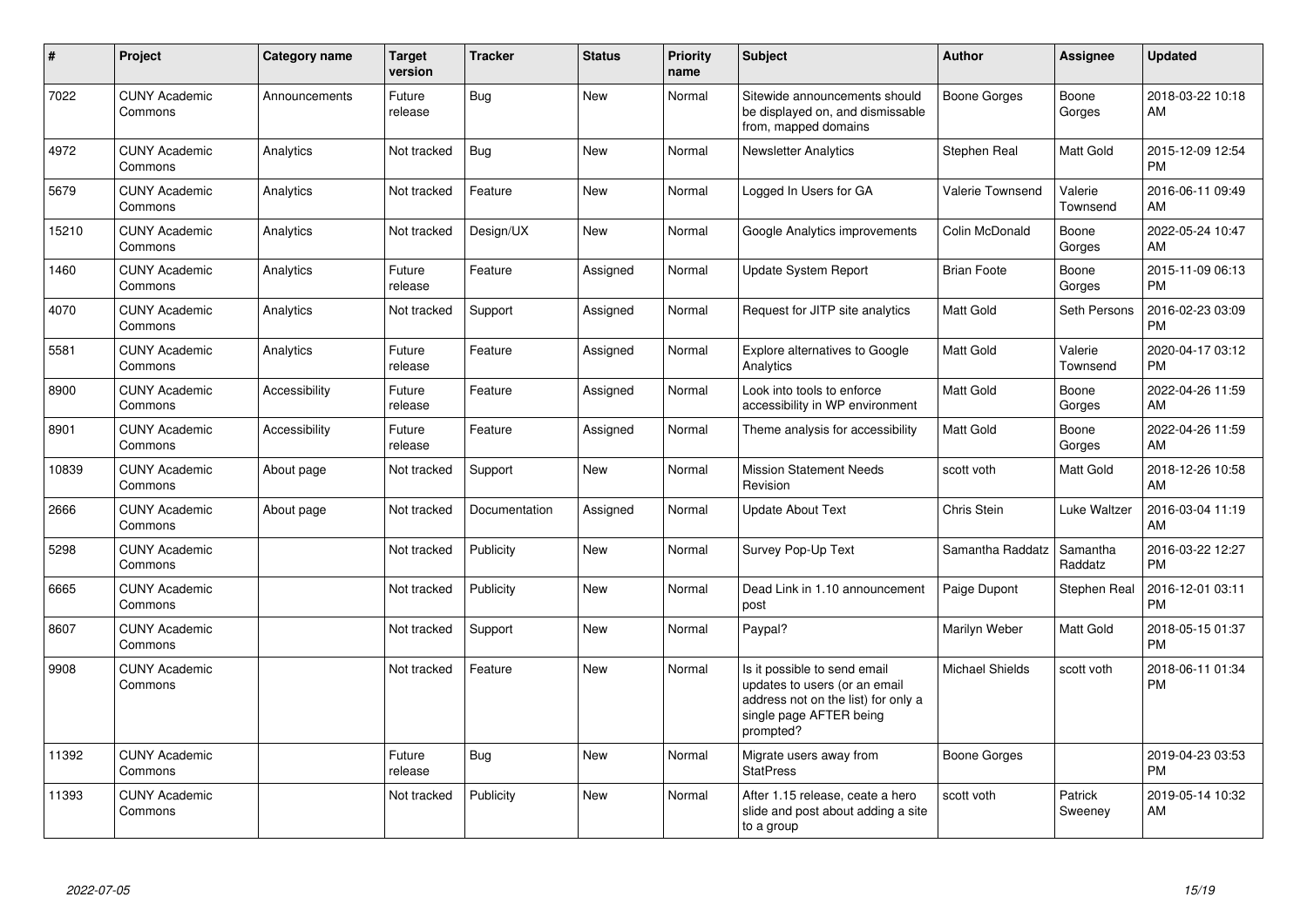| #     | Project                         | Category name | <b>Target</b><br>version | <b>Tracker</b> | <b>Status</b> | Priority<br>name | Subject                                                                                    | <b>Author</b>           | <b>Assignee</b>       | <b>Updated</b>                |
|-------|---------------------------------|---------------|--------------------------|----------------|---------------|------------------|--------------------------------------------------------------------------------------------|-------------------------|-----------------------|-------------------------------|
| 11879 | <b>CUNY Academic</b><br>Commons |               | Not tracked              | Bug            | <b>New</b>    | Normal           | Hypothesis comments appearing<br>on multiple, different pdfs across<br>blogs               | Laurie Hurson           | Laurie Hurson         | 2019-09-19 02:39<br><b>PM</b> |
| 12328 | <b>CUNY Academic</b><br>Commons |               | Not tracked              | Support        | <b>New</b>    | Normal           | Sign up Code for Non-CUNY<br>Faculty                                                       | Laurie Hurson           |                       | 2020-01-28 10:25<br>AM        |
| 12352 | <b>CUNY Academic</b><br>Commons |               | Not tracked              | Support        | <b>New</b>    | Normal           | 'posts list" page builder block<br>option                                                  | Marilyn Weber           |                       | 2020-02-03 01:29<br><b>PM</b> |
| 12911 | <b>CUNY Academic</b><br>Commons |               | Not tracked              | Feature        | <b>New</b>    | Normal           | Block access to xmlrpc.php based<br>on User-Agent                                          | <b>Boone Gorges</b>     | Boone<br>Gorges       | 2020-06-09 05:12<br><b>PM</b> |
| 13286 | <b>CUNY Academic</b><br>Commons |               | Not tracked              | Support        | <b>New</b>    | Normal           | problem connecting with<br>WordPress app                                                   | Marilyn Weber           | Raymond<br><b>Hoh</b> | 2020-09-08 11:16<br>AM        |
| 13949 | <b>CUNY Academic</b><br>Commons |               | Not tracked              | <b>Bug</b>     | <b>New</b>    | Normal           | Continued debugging of runaway<br>MySQL connections                                        | Matt Gold               | Boone<br>Gorges       | 2021-09-14 10:42<br>AM        |
| 14394 | <b>CUNY Academic</b><br>Commons |               | Not tracked              | Feature        | <b>New</b>    | Normal           | Commons News Site - redesign                                                               | scott voth              | scott voth            | 2021-09-14 10:46<br>AM        |
| 14475 | <b>CUNY Academic</b><br>Commons |               | Not tracked              | Publicity      | <b>New</b>    | Normal           | OER Showcase Page                                                                          | Laurie Hurson           | Laurie Hurson         | 2021-09-14 10:46<br>AM        |
| 14792 | <b>CUNY Academic</b><br>Commons |               |                          | <b>Bug</b>     | New           | Normal           | Inconsistent email notifications<br>from gravity forms                                     | Raffi<br>Khatchadourian |                       | 2021-10-04 01:50<br><b>PM</b> |
| 14936 | <b>CUNY Academic</b><br>Commons |               |                          | Bug            | New           | Normal           | Commons websites blocked by<br>SPS campus network                                          | Laurie Hurson           |                       | 2021-11-03 03:57<br><b>PM</b> |
| 14940 | <b>CUNY Academic</b><br>Commons |               |                          | Bug            | <b>New</b>    | Normal           | Discrepancy between Commons<br>profile "sites" and actual # of sites                       | Laurie Hurson           |                       | 2021-11-08 11:09<br>AM        |
| 15045 | <b>CUNY Academic</b><br>Commons |               |                          | Support        | <b>New</b>    | Normal           | no result for KCeL in the search<br>box on the commons                                     | Marilyn Weber           |                       | 2021-12-10 11:29<br>AM        |
| 15565 | <b>CUNY Academic</b><br>Commons |               |                          | Support        | <b>New</b>    | Normal           | Events - send updates to an email<br>listserv                                              | Marilyn Weber           |                       | 2022-03-10 01:06<br><b>PM</b> |
| 15757 | <b>CUNY Academic</b><br>Commons |               |                          | <b>Bug</b>     | <b>New</b>    | Normal           | Members # do not match                                                                     | Laurie Hurson           |                       | 2022-03-30 04:52<br><b>PM</b> |
| 15816 | <b>CUNY Academic</b><br>Commons |               | Not tracked              | Support        | <b>New</b>    | Normal           | slow loading at SPS                                                                        | Marilyn Weber           |                       | 2022-04-05 01:26<br><b>PM</b> |
| 15883 | <b>CUNY Academic</b><br>Commons |               | 2.1.0                    | Feature        | <b>New</b>    | Normal           | Release BPGES update                                                                       | Boone Gorges            | Boone<br>Gorges       | 2022-05-26 10:39<br>AM        |
| 16307 | <b>CUNY Academic</b><br>Commons |               |                          | <b>Bug</b>     | <b>New</b>    | Normal           | Add brief messaging to<br>accept/decline group membership<br>requests                      | <b>Matt Gold</b>        | Boone<br>Gorges       | 2022-06-27 06:13<br><b>PM</b> |
| 16318 | <b>CUNY Academic</b><br>Commons |               |                          | Bug            | <b>New</b>    | Normal           | Unable to Access block editor or<br>embed YouTube videos in new<br>pages, in one site only | <b>Syelle Graves</b>    |                       | 2022-07-01 06:53<br><b>PM</b> |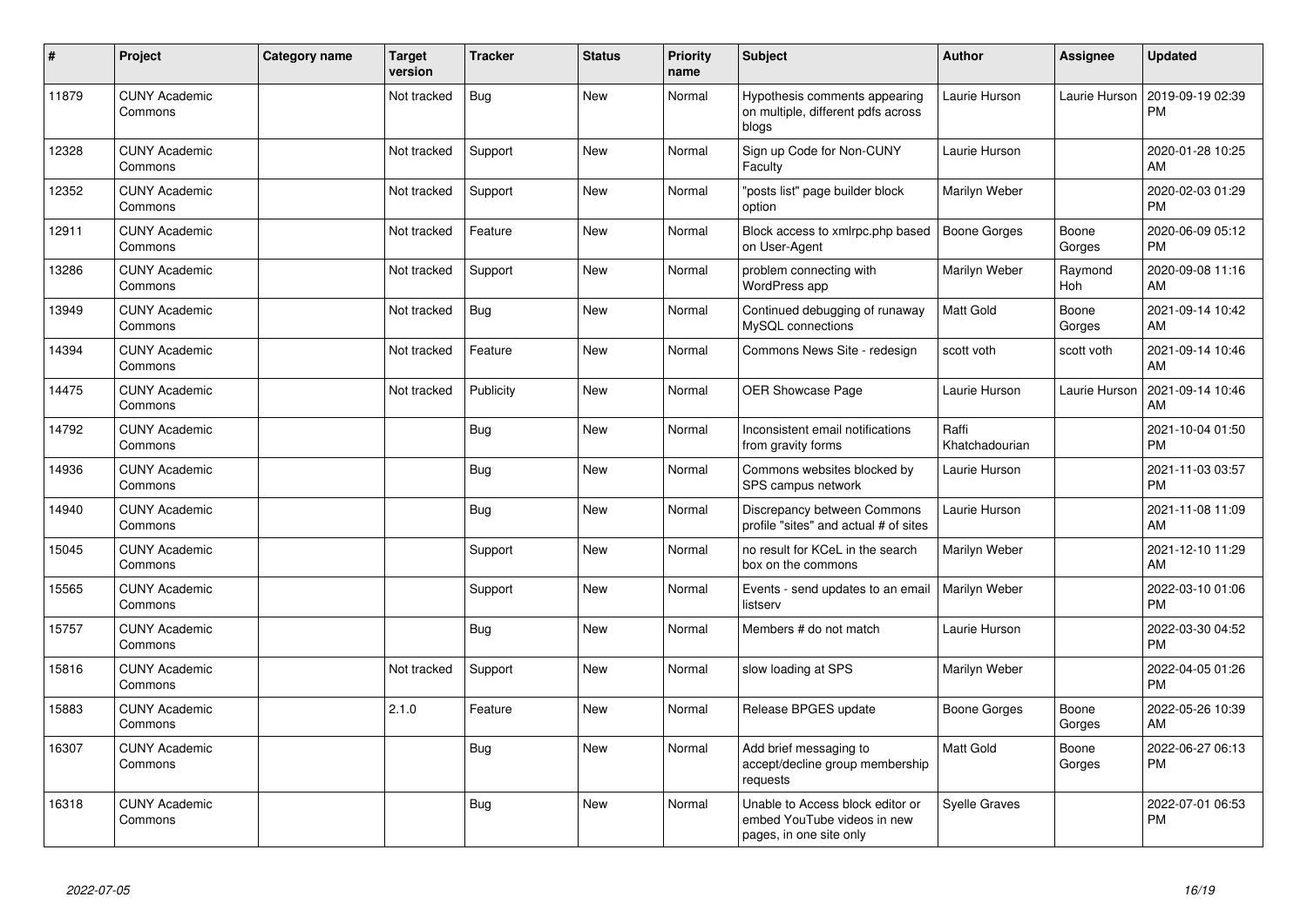| #     | Project                               | <b>Category name</b> | <b>Target</b><br>version | <b>Tracker</b> | <b>Status</b>        | <b>Priority</b><br>name | <b>Subject</b>                                                                        | <b>Author</b>      | <b>Assignee</b>          | <b>Updated</b>                |
|-------|---------------------------------------|----------------------|--------------------------|----------------|----------------------|-------------------------|---------------------------------------------------------------------------------------|--------------------|--------------------------|-------------------------------|
| 11968 | JustPublics@365<br>MediaCamp          |                      |                          | Feature        | New                  | Normal                  | Nanoscience Retractable Display<br>Unit                                               | Donald Cherry      | <b>Bonnie</b><br>Eissner | 2021-02-19 08:50<br>AM        |
| 2612  | <b>CUNY Academic</b><br>Commons       |                      | Not tracked              | Publicity      | Assigned             | Normal                  | Pinterest site for the Commons                                                        | local admin        | Sarah<br>Morgano         | 2016-03-04 11:19<br>AM        |
| 4235  | <b>CUNY Academic</b><br>Commons       |                      | Not tracked              | Design/UX      | Assigned             | Normal                  | Explore user experience around<br>comments on forum topics vs docs                    | <b>Matt Gold</b>   | Samantha<br>Raddatz      | 2015-07-21 10:23<br>AM        |
| 7828  | <b>CUNY Academic</b><br>Commons       |                      | Not tracked              | Feature        | Assigned             | Normal                  | Theme Assessment 2017                                                                 | Margaret Galvan    | Margaret<br>Galvan       | 2017-05-02 10:41<br><b>PM</b> |
| 8837  | <b>CUNY Academic</b><br>Commons       |                      | Not tracked              | Feature        | Assigned             | Normal                  | Create a form to request info from<br>people requesting premium<br>themes and plugins | <b>Matt Gold</b>   | Marilyn<br>Weber         | 2017-11-14 03:35<br><b>PM</b> |
| 10368 | <b>CUNY Academic</b><br>Commons       |                      | Future<br>release        | Feature        | Assigned             | Normal                  | Use ORCID data to populate<br>academic profile page                                   | Stephen Francoeu   | Boone<br>Gorges          | 2018-09-25 01:53<br><b>PM</b> |
| 11517 | <b>CUNY Academic</b><br>Commons       |                      | Not tracked              | Feature        | Assigned             | Normal                  | wp-accessibility plugin should not<br>strip 'target="_blank"' by default              | Boone Gorges       | Laurie Hurson            | 2019-09-24 09:57<br>AM        |
| 11519 | <b>CUNY Academic</b><br>Commons       |                      | Not tracked              | Support        | Assigned             | Normal                  | comment option not appearing                                                          | Marilyn Weber      |                          | 2019-09-24 10:28<br>AM        |
| 12436 | <b>CUNY Academic</b><br>Commons       |                      | Not tracked              | Bug            | Assigned             | Normal                  | Nightly system downtime                                                               | Boone Gorges       |                          | 2020-08-01 09:30<br>AM        |
| 2571  | <b>NYCDH Community</b><br><b>Site</b> |                      |                          | Feature        | Assigned             | Normal                  | Add Google custom search box to<br>homepage                                           | <b>Mark Newton</b> | Raymond<br>Hoh           | 2013-05-18 07:49<br><b>PM</b> |
| 2574  | <b>NYCDH Community</b><br>Site        |                      |                          | Feature        | Assigned             | Normal                  | Add Way to Upload Files to<br>Groups                                                  | <b>Mark Newton</b> | Raymond<br>Hoh           | 2013-05-18 07:46<br><b>PM</b> |
| 8992  | <b>NYCDH Community</b><br>Site        |                      |                          | Bug            | Assigned             | Normal                  | Multiple RBE error reports                                                            | <b>Matt Gold</b>   | Raymond<br>Hoh           | 2017-12-11 05:43<br><b>PM</b> |
| 11848 | <b>CUNY Academic</b><br>Commons       |                      | Not tracked              | Support        | Hold                 | Normal                  | a Dean of Faculty wants to share<br>a large file                                      | Marilyn Weber      |                          | 2019-09-24 08:44<br>AM        |
| 16092 | <b>CUNY Academic</b><br>Commons       |                      | Future<br>release        | Feature        | Hold                 | Normal                  | Don't show main site in Site<br>search results                                        | Boone Gorges       | Boone<br>Gorges          | 2022-05-17 03:12<br><b>PM</b> |
| 9207  | <b>CUNY Academic</b><br>Commons       |                      | Future<br>release        | Support        | Reporter<br>Feedback | Normal                  | display dashboards made in<br>Tableau?                                                | Marilyn Weber      | Boone<br>Gorges          | 2018-04-10 10:42<br>AM        |
| 10262 | <b>CUNY Academic</b><br>Commons       |                      | Not tracked              | <b>Bug</b>     | Reporter<br>Feedback | Normal                  | Newsletter Plugin: Broken Image<br>at Bottom of All Newsletters                       | Mark Webb          | Raymond<br>Hoh           | 2018-08-30 05:17<br><b>PM</b> |
| 10657 | <b>CUNY Academic</b><br>Commons       |                      | Not tracked              | Support        | Reporter<br>Feedback | Normal                  | child theme problems                                                                  | Marilyn Weber      |                          | 2018-11-08 01:19<br><b>PM</b> |
| 11131 | <b>CUNY Academic</b><br>Commons       |                      | Future<br>release        | Feature        | Reporter<br>Feedback | Normal                  | <b>Image Annotation Plugins</b>                                                       | Laurie Hurson      |                          | 2019-02-26 11:33<br>AM        |
| 11149 | <b>CUNY Academic</b><br>Commons       |                      | Not tracked              | Support        | Reporter<br>Feedback | Normal                  | comments getting blocked                                                              | Marilyn Weber      | Raymond<br>Hoh           | 2019-03-26 11:40<br>AM        |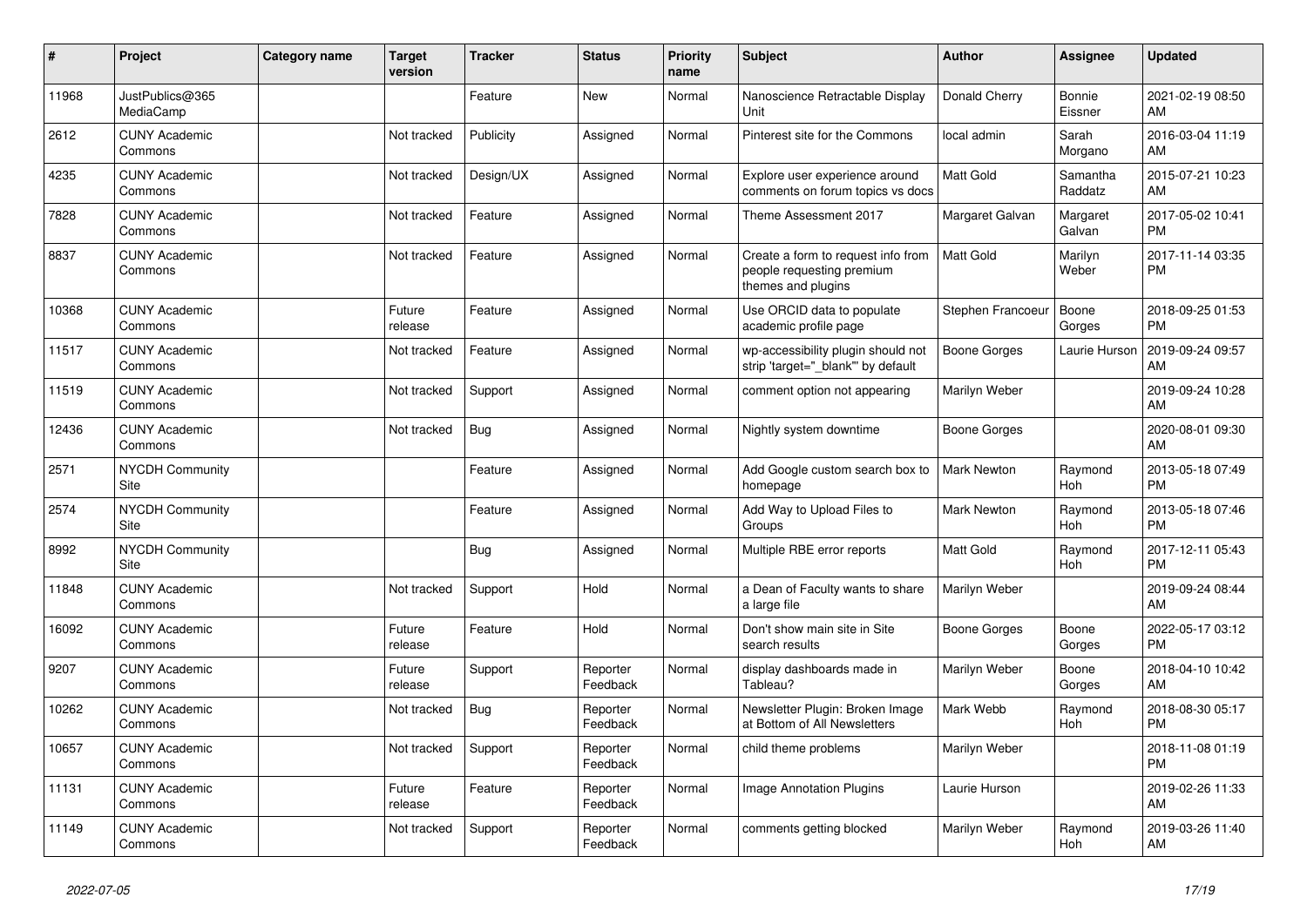| #     | Project                         | Category name | <b>Target</b><br>version | <b>Tracker</b> | <b>Status</b>        | <b>Priority</b><br>name | <b>Subject</b>                                                    | <b>Author</b> | <b>Assignee</b> | <b>Updated</b>                |
|-------|---------------------------------|---------------|--------------------------|----------------|----------------------|-------------------------|-------------------------------------------------------------------|---------------|-----------------|-------------------------------|
| 11509 | <b>CUNY Academic</b><br>Commons |               | Not tracked              | Support        | Reporter<br>Feedback | Normal                  | deleted Page causing a Menu<br>problem?                           | Marilyn Weber |                 | 2019-06-04 09:54<br>AM        |
| 11771 | <b>CUNY Academic</b><br>Commons |               | Not tracked              | Support        | Reporter<br>Feedback | Normal                  | post displays in sections                                         | Marilyn Weber |                 | 2019-08-20 10:34<br>AM        |
| 11787 | <b>CUNY Academic</b><br>Commons |               | Not tracked              | Support        | Reporter<br>Feedback | Normal                  | automated comments notifications<br>on ZenDesk                    | Marilyn Weber |                 | 2019-08-26 06:18<br><b>PM</b> |
| 12004 | <b>CUNY Academic</b><br>Commons |               | Not tracked              | Support        | Reporter<br>Feedback | Normal                  | Notifications for spam blog<br>comments                           | Gina Cherry   | Raymond<br>Hoh  | 2019-11-01 12:05<br><b>PM</b> |
| 12198 | <b>CUNY Academic</b><br>Commons |               | Not tracked              | <b>Bug</b>     | Reporter<br>Feedback | Normal                  | Duplicate listing in My Sites                                     | Tom Harbison  |                 | 2019-12-09 05:50<br><b>PM</b> |
| 12484 | <b>CUNY Academic</b><br>Commons |               | Not tracked              | Support        | Reporter<br>Feedback | Normal                  | Sign up Code for COIL Course<br>starting in March                 | Laurie Hurson | Matt Gold       | 2020-03-02 02:26<br><b>PM</b> |
| 13034 | <b>CUNY Academic</b><br>Commons |               | Not tracked              | Support        | Reporter<br>Feedback | Normal                  | a site is asking people to join the<br>Commons to get a download  | Marilyn Weber |                 | 2020-07-12 07:23<br>AM        |
| 13255 | <b>CUNY Academic</b><br>Commons |               | Not tracked              | Support        | Reporter<br>Feedback | Normal                  | Accessibility problems                                            | Marilyn Weber |                 | 2020-09-01 05:48<br><b>PM</b> |
| 14398 | <b>CUNY Academic</b><br>Commons |               | Not tracked              | Support        | Reporter<br>Feedback | Normal                  | Events plug-in notification problem                               | Marilyn Weber |                 | 2021-05-11 11:21<br>AM        |
| 14504 | <b>CUNY Academic</b><br>Commons |               | Not tracked              | Publicity      | Reporter<br>Feedback | Normal                  | Adding showcases to home page<br>menu                             | Laurie Hurson | Boone<br>Gorges | 2022-01-19 03:26<br>PM        |
| 14538 | <b>CUNY Academic</b><br>Commons |               | Not tracked              | Support        | Reporter<br>Feedback | Normal                  | <b>Weebly To Commons</b>                                          | Laurie Hurson |                 | 2021-09-14 10:47<br>AM        |
| 14629 | <b>CUNY Academic</b><br>Commons |               | Not tracked              | Bug            | Reporter<br>Feedback | Normal                  | Possible Post Order Bug?                                          | Syelle Graves |                 | 2021-09-14 10:47<br>AM        |
| 14784 | <b>CUNY Academic</b><br>Commons |               |                          | Support        | Reporter<br>Feedback | Normal                  | User report of logo problem when<br>using Customizer theme        | Marilyn Weber |                 | 2021-09-17 10:25<br>AM        |
| 14842 | <b>CUNY Academic</b><br>Commons |               | Not tracked              | Support        | Reporter<br>Feedback | Normal                  | Question about widgets and block<br>editor                        | Gina Cherry   |                 | 2021-10-06 03:01<br><b>PM</b> |
| 14900 | <b>CUNY Academic</b><br>Commons |               | Not tracked              | Support        | Reporter<br>Feedback | Normal                  | previous theme?                                                   | Marilyn Weber |                 | 2021-10-25 10:31<br>AM        |
| 15169 | <b>CUNY Academic</b><br>Commons |               | 2.0.3                    | Support        | Reporter<br>Feedback | Normal                  | new Prelude website zipfiles for<br>custom theme and other files. | Marilyn Weber |                 | 2022-06-29 11:32<br>AM        |
| 15176 | <b>CUNY Academic</b><br>Commons |               | Not tracked              | Support        | Reporter<br>Feedback | Normal                  | Archiving Q Writing & Old<br>Wordpress Sites on the Commons       | Laurie Hurson |                 | 2022-02-08 10:28<br><b>AM</b> |
| 15260 | <b>CUNY Academic</b><br>Commons |               |                          | Support        | Reporter<br>Feedback | Normal                  | Diacritical markings   European<br><b>Stages</b>                  | Marilyn Weber |                 | 2022-02-04 08:16<br>AM        |
| 15370 | <b>CUNY Academic</b><br>Commons |               |                          | Support        | Reporter<br>Feedback | Normal                  | All-in-One Event Calendar?                                        | Marilyn Weber |                 | 2022-02-17 11:03<br>AM        |